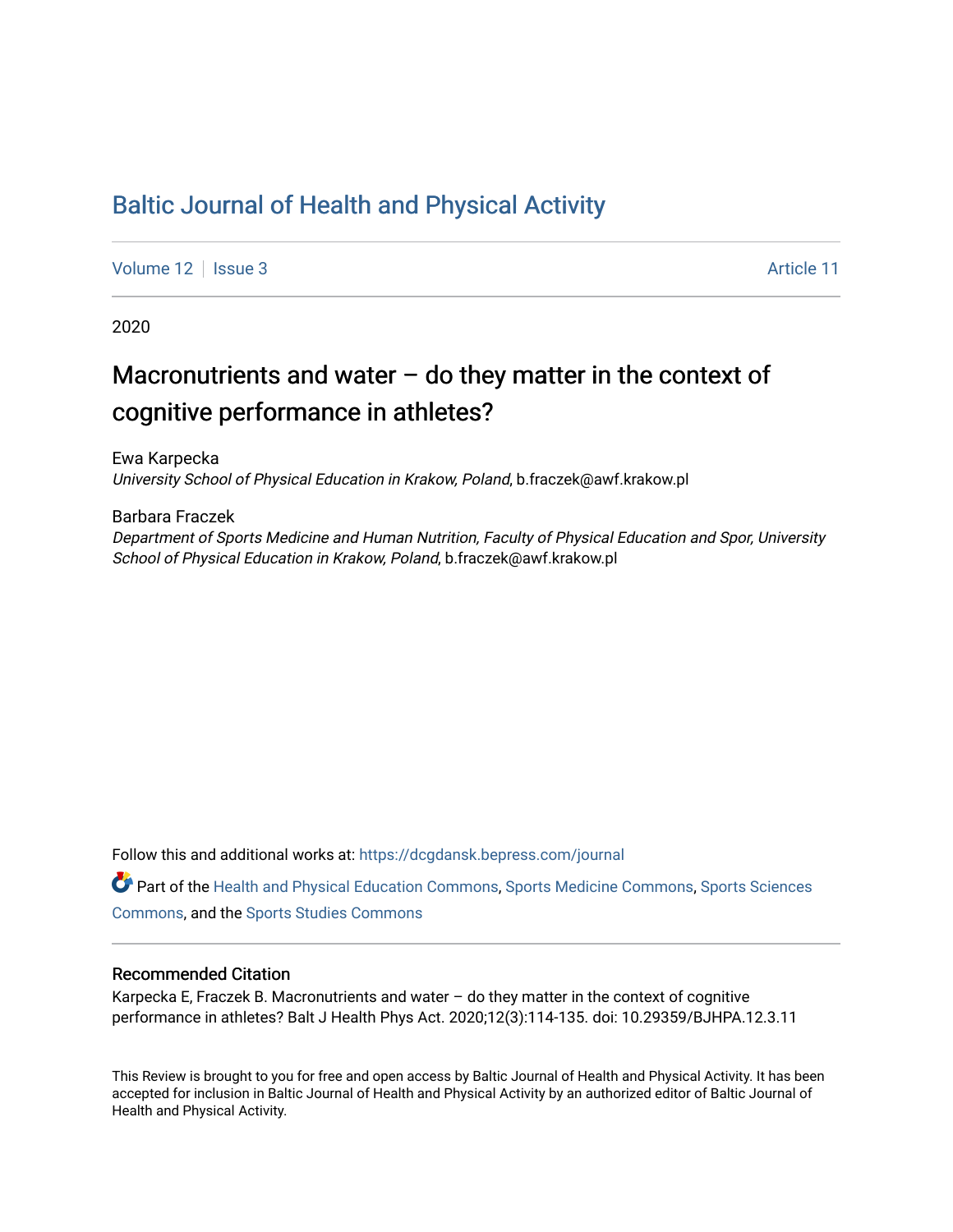# **Macronutrients and water – do they matter in the context of cognitive performance in athletes?**

#### **Authors' Contribution:**

- **A** Study Design
- **B** Data Collection
- **C** Statistical Analysis **D** Data Interpretation
- **E** Manuscript Preparation
- **F** Literature Search
- **G** Funds Collection

### <sup>1</sup> University School of Physical Education in Krakow, Poland

**Ewa Karpęcka1 BDEF, Barbara Frączek2 ADEF**

2 Department of Sports Medicine and Human Nutrition, Faculty of Physical Education and Sport, University School of Physical Education in Krakow, Poland

#### **abstract**

Proper nutrition is a key factor in physical performance, but there are also indications of an impact of dietary components on the brain function. Therefore, the aim of the study was to assess the impact of macronutrients and water on cognitive performance. Assumptions of the Mediterranean diet correlate with better global cognition, episodic memory, lower risk of cognitive impairment and neurodegenerative diseases. In turn, a high-fat and high-sugar diet shows the opposite effect. Omega-3 fatty acids could be used as a preventive tool for cognitive decline, but there is still insufficient evidence if supplementation improves cognitive functions. The proper intake of protein may be important in cognitive performance. Tyrosine seems to be potentially effective in inhibition of fatigue under extreme conditions, and the influence of BCAA on cognitive performance is still unclear. An appropriate glucose level is a critical factor for brain functions. Carbohydrate supplementation before and during exercise is associated with enhanced brain activation and decreased exercise perception, as well as improved cognitive functions. Dehydration worsens cognitive performance, especially for tasks requiring attention, executive functions and coordination. Based on the review of available studies, it should be assumed that proper nutrition might play a relevant role in athletes' cognitive performance.

**Key words:** cognitive performance, nutrition, macronutrients, water, athletes, exercise.

#### **article details**

|                             | Article statistics: Word count: 5,532; Tables: 5; Figures: 0; References: 140                                                                                                                                                                                                                                                                                                                                                                                                                                                                                                                                                                                                                                                                                                                                                                                 |  |  |
|-----------------------------|---------------------------------------------------------------------------------------------------------------------------------------------------------------------------------------------------------------------------------------------------------------------------------------------------------------------------------------------------------------------------------------------------------------------------------------------------------------------------------------------------------------------------------------------------------------------------------------------------------------------------------------------------------------------------------------------------------------------------------------------------------------------------------------------------------------------------------------------------------------|--|--|
|                             | Received: July 2019; Accepted: August 2020; Published: September 2020                                                                                                                                                                                                                                                                                                                                                                                                                                                                                                                                                                                                                                                                                                                                                                                         |  |  |
| <b>Full-text PDF:</b>       | http://www.balticsportscience.com                                                                                                                                                                                                                                                                                                                                                                                                                                                                                                                                                                                                                                                                                                                                                                                                                             |  |  |
| Copyright                   | © Gdansk University of Physical Education and Sport, Poland                                                                                                                                                                                                                                                                                                                                                                                                                                                                                                                                                                                                                                                                                                                                                                                                   |  |  |
| Indexation:                 | Celdes, Clarivate Analytics Emerging Sources Citation Index (ESCI), CNKI Scholar (China National Knowledge<br>Infrastructure), CNPIEC, De Gruyter - IBR (International Bibliography of Reviews of Scholarly Literature in<br>the Humanities and Social Sciences), De Gruyter - IBZ (International Bibliography of Periodical Literature<br>in the Humanities and Social Sciences), DOAJ, EBSCO - Central & Eastern European Academic Source, EBSCO<br>- SPORTDiscus, EBSCO Discovery Service, Google Scholar, Index Copernicus, J-Gate, Naviga (Softweco, Primo<br>Central (ExLibris), ProQuest - Family Health, ProQuest - Health & Medical Complete, ProQuest - Illustrata: Health<br>Sciences, ProQuest - Nursing & Allied Health Source, Summon (Serials Solutions/ProQuest, TDOne (TDNet), Ulrich's<br>Periodicals Directory/ulrichsweb, WorldCat (OCLC) |  |  |
| <b>Funding:</b>             | This research received no specific grant from any funding agency in the public, commercial, or not-for-profit sectors.                                                                                                                                                                                                                                                                                                                                                                                                                                                                                                                                                                                                                                                                                                                                        |  |  |
|                             | <b>Conflict of interests:</b> Authors have declared that no competing interest exists.                                                                                                                                                                                                                                                                                                                                                                                                                                                                                                                                                                                                                                                                                                                                                                        |  |  |
| Corresponding author:       | Ewa Karpecka, Department of Sports Medicine and Human Nutrition, University School of Physical Education in<br>Cracow, Al. Jana Pawła II 78, 31-571 Cracow, Poland; e-mail: karpeckaewa@gmail.com                                                                                                                                                                                                                                                                                                                                                                                                                                                                                                                                                                                                                                                             |  |  |
| <b>Open Access License:</b> | This is an open access article distributed under the terms of the Creative Commons Attribution-Non-Commercial-No-<br>Derivatives 4.0 International (https://creativecommons.org/licenses/by-nc-nd/4.0/), which permits use, distribution,<br>and reproduction in any medium, provided the original work is properly cited, the use is non-commercial and is<br>otherwise in compliance with the license.                                                                                                                                                                                                                                                                                                                                                                                                                                                      |  |  |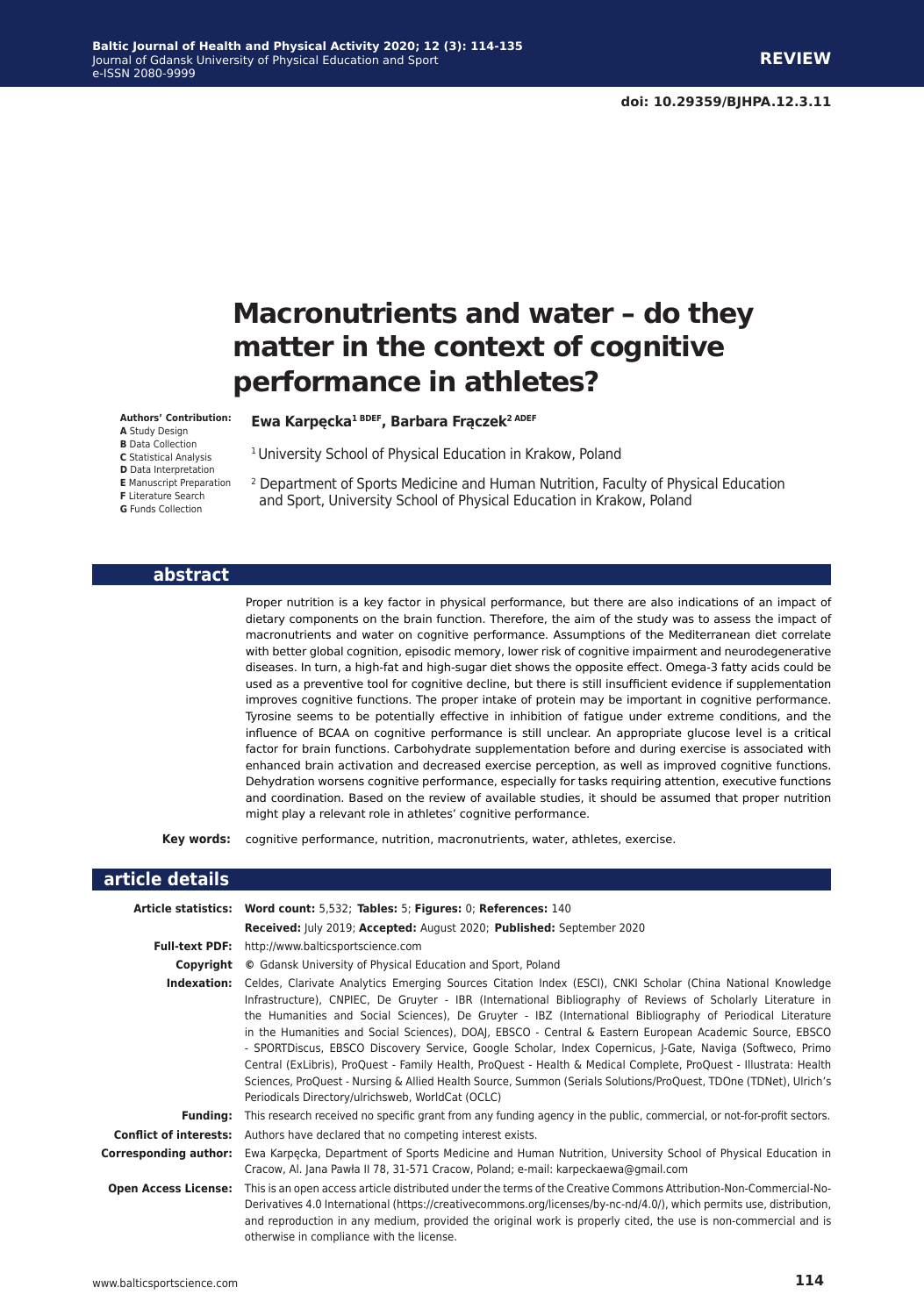# **introduction**

Cognitive function is a key factor in athletic performance, and there is growing evidence that brain functioning can be influenced by some dietary components, an appropriate hydration level and supplements [1]. Nutrition provides four main classes of functional compounds for the brain to create and maintain connections, which is critical for improving cognition. Food delivers energy for the brain (essentially glucose), building blocks (e.g., lipids and amino acids), and micronutrients for enzymatic and endocrine processes (e.g., iron, zinc, B vitamins, iodine) and is a source of bio- or psychoactive molecules that can exert a multitude of brain-relevant actions [2, 3]. In addition, the organoleptic properties of food – such as taste, smell, and texture – may directly modulate cognition and mood [3, 4].

The aim of this study is to assess the impact of macronutrients and water on cognitive functions among active people. Other dietary components and supplements that affect the concentration and brain functions will be mentioned as well, but they are not the topic of this review.

# **material and methods**

A systematic search was carried out by using following databases: Pubmed and Medline, SPORTDiscus, Academic Search Ultimate, Scopus, ScienceDirect for studies published in English from January 2010 till July 2020. Search terms included key words related to cognition, cognitive function, cognitive performance, brain, nutrition, omega-3 fatty acids, carbohydrates, protein, hydration, dehydration and sport. The systematic search resulted in 175 articles, which mostly were randomised, double-blind, placebo-controlled trials, review articles, systematic reviews, clinical case studies, comparative studies, clinical trials and meta-analysis.

# **results and discussion**

# **1. diet and nutritional habits**

For many years, diet, combined with other aspects of daily living, such as exercise, has had a crucial role in shaping cognitive capacity and brain evolution. According to palaeontologists, there is a direct relationship between access to food and the brain size, and that even small differences in diet can have large effects on survival and reproductive success [2]. Poor diet in utero and during early postnatal life can cause permanent changes in many aspects of metabolic and central functions, including impairments in cognition and accelerated brain aging [5]. Maternal gestational diabetes and even an inappropriate and junk food diet in the non-diabetic can lead to metabolic complications, including diabetes and obesity in the offspring [6,7]. It can also result in changes in reward processing in the offspring's brain so that they grow to prefer foods high in fat and sucrose [8,9]. On the other hand, some dietary supplements can positively influence cognition, as is seen with supplementation of baby formula with long chain omega-3 PUFA improving cognition in babies [10] (Table 2). Microglia are one of the major immune cell populations in the brain. In development, they are essential for synaptic pruning, while in a mature organism their major role is in mounting a proinflammatory immune response and phagocytosing pathogens and injured brain cells. Neuroinflammatory processes, including the role of microglia, can clearly be impacted by neonatal diet and represent at least one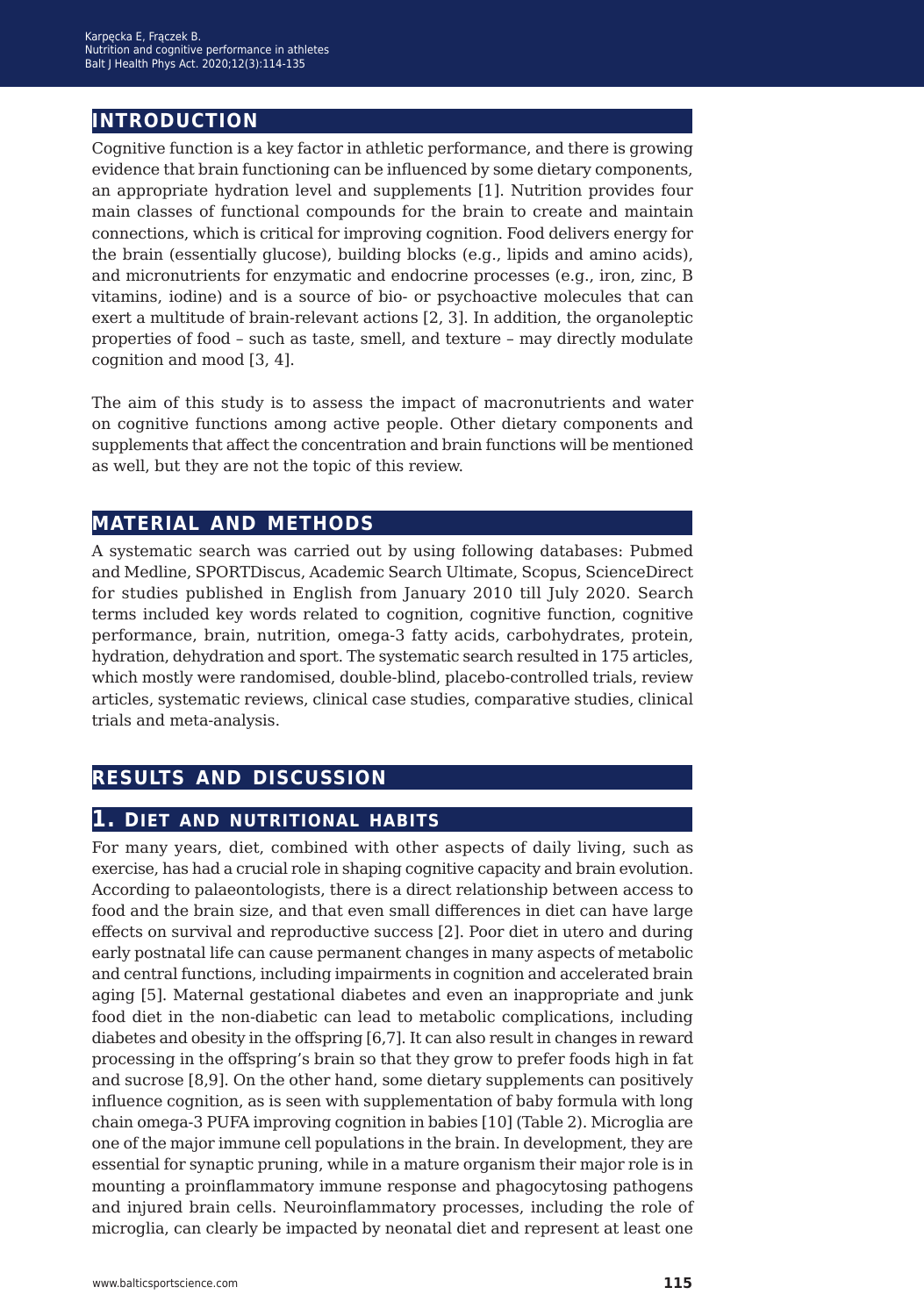contributing mechanism of how cognitive function is affected [11]. The brain has a very high demand for nutrients in this early period and nutritional imbalances affect normal neurodevelopment resulting in lasting cognitive deficits [12]. Understanding the role of metabolic factors and specific nutrients in this context is crucial to develop effective peripheral (e.g., nutritional) intervention strategies [11].

The Western diet, which is rich in saturated fatty acids, sugar, and protein, is associated with an increased risk of developing obesity, type 2 diabetes, dementia, and it impairs object recognition learning in rats [13,14]. Furthermore, it creates a physiological profile in animal models akin to metabolic syndrome in humans, including greater visceral adiposity, dyslipidemia, hyperinsulinemia, and glucose intolerance. These diets have been linked to elevations in hippocampal inflammation, behavioural responses reflecting impulsivity and inability to maintain attention, but they may be reversible [15] (Table 1). Short-term postweaning exposure to a high-fat diet induces both cognitive impairment and transient anxiety-like behaviour in young mice, and a diet high in saturated fat is suggested to contribute to the development of depression-like behaviour in mice [16,17]. In addition, a Western diet is associated with increased depressive symptoms both over time and cross-sectionally in humans [18]. It has been proposed that these memory deficits are caused by increased inflammatory and decreased neuroplasticity markers [19,20]. The hippocampus is especially susceptible to the effects of this diet, as memory deficits are already evident after one week of dietary treatment [20,21]. High-fat diet consumption has been demonstrated to impair hippocampus-dependent memory function in humans and rodents. Many studies have shown that high-fat diet-induced cognitive deteriorations are accompanied by elevated neuroinflammatory markers or responses in the hippocampus [15,20*−*26]. There is growing evidence that highfat diets may compromise the hippocampus by sensitizing the immune cells (most likely microglia) of this brain structure, thus priming the inflammatory response to subsequent challenging stimuli [24,25,27]. Sobesky et al. demonstrated that high-fat diet consumption primes the cells of the hippocampus by elevating the glucocorticoid steroid hormone corticosterone in this region [25]. Despite its classic role as an immunosuppressant, there is increasing evidence demonstrating that corticosterone can prime hippocampal microglia and potentiate the inflammatory response to a subsequent challenge [28*−*30]. Noble and Kanoski summarised evidence predominantly from rodent studies and concluded that neurocognitive function (especially hippocampal dependent learning and memory) may be particularly vulnerable to high carbohydratehigh fat consumption during the perinatal and adolescence periods [31] (Table 1). Findings were mixed as to whether the negative impact of maternal diet on offspring cognitive function could be reversed or improved if offspring are weaned on a healthy diet. The impact of a high-sugar–high-fat diet was found to affect the memory function above and beyond absolute calorie intake, weight gain, or metabolic dysfunction, suggesting that refined fat- and carbohydraterich dietary composition is an independent driver of negative memory effects. The above conclusions were extended by Morris et al. by highlighting negative early life stress as a potential moderator of the poor diet-impaired memory relationship [32]. Their review suggests that, in addition to its own direct impact on cognitive function, early life stress may influence diet choices into adulthood by promoting poorer coping skills, stress-related or emotional eating, and greater consumption of high carbohydrate-high fat foods. The final reviews by Reichelt et al. focus on adolescence as the most important period when the impact of high-sugar–high-fat diets may be particularly impactful on neuroplasticity and reward-processing neurocircuitry, leading to enduring cognitive deficits [33,34].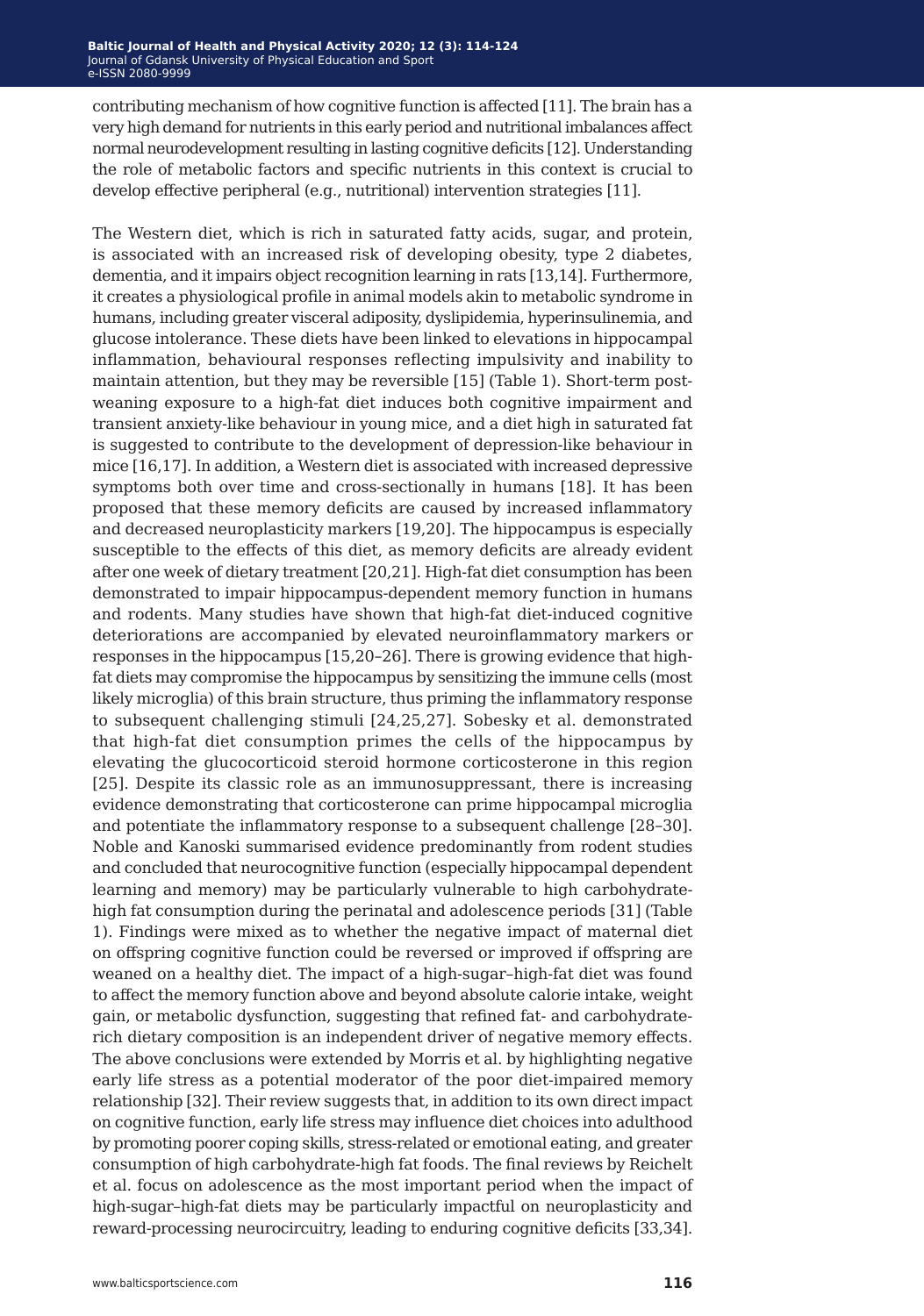On the other hand, Ding et al. conducted a study to explore the relationships between macronutrient intake and cognitive function. They concluded that the dietary pattern with high percentage of energy intake from fat and protein, and low-energy intake from carbohydrate might have been associated with cognitive decline in a Chinese population under 65 years of age [35] (Table 1). The effect of protein on cognitive function has received limited attention. Jakobsen et al. summarised that healthy young males fed a high protein diet improved reaction time [36] (Table 1). Furthermore, Du et al. examined the influence of the protein level and source on Barnes maze performance, satiety and plasma amino acid levels in male rats. Results demonstrate the importance of protein source for cognition and satiety enhancing effects of a high-protein meal [37] (Table 1).

| Subjects/methods/<br>type of publication                                                                    | <b>Results</b>                                                                                                                                                                                                                                                                                                                                                                                                                  | Conclusion                                                                                                                                                                                                                                                                                                | References                     |
|-------------------------------------------------------------------------------------------------------------|---------------------------------------------------------------------------------------------------------------------------------------------------------------------------------------------------------------------------------------------------------------------------------------------------------------------------------------------------------------------------------------------------------------------------------|-----------------------------------------------------------------------------------------------------------------------------------------------------------------------------------------------------------------------------------------------------------------------------------------------------------|--------------------------------|
| 32 animal models (rats)                                                                                     | High fat high sugar diet has<br>been linked to elevations in<br>hippocampal inflammation,<br>behavioural responses reflecting<br>impulsivity and inability to<br>sustain attention, and may be<br>reversible.                                                                                                                                                                                                                   | High fat high sugar diet is<br>rather not recommended for<br>ability to sustain attention.                                                                                                                                                                                                                | Tran et al., 2017              |
| Review, rodent models                                                                                       | Neurocognitive function<br>(especially hippocampal<br>dependent learning<br>and memory) may be<br>particularly vulnerable to<br>high carbohydrate-high fat<br>consumption during the<br>perinatal and adolescence<br>periods. Findings were mixed<br>as to whether the negative<br>impact of maternal diet on<br>offspring cognitive function<br>could be reversed or improved<br>if offspring are weaned on a<br>healthy diet. | A high sugar-high fat<br>diet was found to impact<br>memory function above<br>and beyond absolute<br>calorie intake, weight gain,<br>or metabolic dysfunction,<br>suggesting that refined<br>fat- and carbohydrate-rich<br>dietary composition is<br>an independent driver of<br>negative memory effects. | Noble and<br>Kanoski, 2016     |
| 23 healthy males (age:<br>19-31 years), randomised,<br>single blinded, parallel<br>intervention study       | The high protein group<br>improved their reaction time<br>significantly compared with the<br>usual group. Branched chain<br>amino acids and phenylalanine<br>in plasma were significantly<br>increased following the HP diet,<br>which may explain the improved<br>reaction time.                                                                                                                                               | Healthy young males fed<br>a HP diet improved their<br>reaction time.                                                                                                                                                                                                                                     | Jakobsen et al.,<br>2011       |
| Male Sprague-Dawley rats                                                                                    | Both Egg White (EW) and<br>Wheat Gluten (WG) increased<br>postprandial concentrations<br>of large neutral and branched<br>chain amino acids relative to<br>Basal, but in EW, concentrations<br>were slower to peak, and<br>peaked to a higher level than<br>WG.                                                                                                                                                                 | Results demonstrate the<br>importance of protein source<br>for cognition and satiety<br>enhancing effects of a high-<br>protein meal.                                                                                                                                                                     | Du et al., 2018                |
| 661 participants; 80 with<br>mild cognitive impairment<br>(MCI) and 581 with normal<br>cognitive functions. | The results revealed that high<br>percentage and high % protein<br>intake were greatly associated<br>with an increased frequency of<br>MCI, while high % carbohydrate<br>intake was correlated with<br>decreased prevalence of MCI.                                                                                                                                                                                             | The dietary pattern with<br>high percentage of energy<br>intake from fat and protein,<br>and low-energy intake<br>from carbohydrate might<br>have been associated<br>with cognitive decline in a<br>Chinese population under 65<br>years of age.                                                          | Ding et al., 2018              |
| 120 children and<br>adolescents (60 with<br>newly diagnosed ADHD<br>and 60 controls)                        | Lower adherence to a<br>Mediterranean diet was<br>associated with ADHD<br>diagnosis.                                                                                                                                                                                                                                                                                                                                            | Low adherence to a<br>Mediterranean diet might<br>play a role in ADHD<br>development.                                                                                                                                                                                                                     | Ríos-Hernández<br>et al., 2017 |

Table 1. Impact of diet on the cognitive function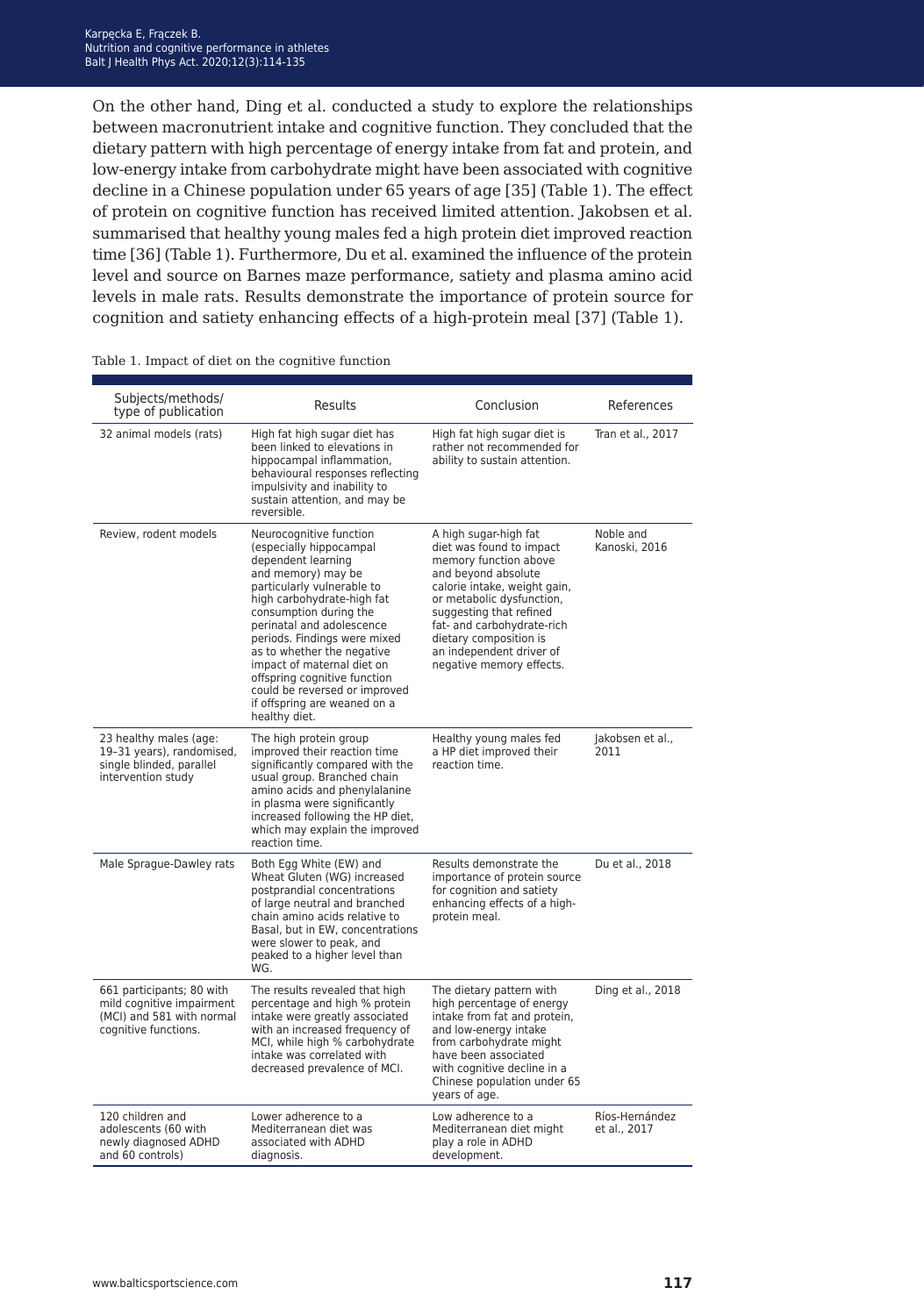Meta-analyses indicate that higher adherence to the Mediterranean diet is associated with better global cognition, episodic memory, lower risk of cognitive impairment and neurodegenerative diseases [38*−*40]. Ríos-Hernández et al., testing the impact of the Mediterranean diet (typically low in refined sugars) among 120 children and adolescents, found that lower adherence to the Mediterranean diet yielded a higher risk of attention-deficit/hyperactivity diagnosis [41] (Table 1). Adherence to the Mediterranean diet, as well as the Dietary Approaches to Stop Hypertension (DASH) diet and the Mediterranean DASH Intervention for Neurodegenerative Delay (MIND) diet is associated with less cognitive decline and a lower risk of Alzheimer's disease. Evidence that these diets are associated with dementia risk is inconsistent. The consumption of olive oil seems to be an important element underlying the neuroprotective effects of these diets [40].

Breakfast eating is the healthy nutritional habit, influencing athletes' cognitive performance, associated with increased intake of key nutrients. Poorer performance may result from a lack of available energy and, consequently, lower blood glucose. One experimental strategy that takes advantage of this naturally occurring event is to examine the effect of breakfast consumption on mental performance. On waking, people have effectively fasted for 6 to 8 h, and cognitive loads that demand extra energy are likely to be identified [42]. Research exploring early morning food consumption suggests that the absence of breakfast can lead to a reduction in reaction time and short-term memory [43]. This psychological effect is most profound in studies of more mature adults [44]. A number of studies reported that cognitive function, such as working memory and executive function, was better following breakfast consumption as compared with that following breakfast omission [42,45*−*47]. Furthermore, for cognitive function, low glycaemic index (GI) breakfast seems to be better than high GI meal possibly due to stable glucose supply to nerve cell and/or favourable modulation of neurotransmitters and hormones [48*−*50]. In addition, studies focusing on school populations suggest that breakfast omission may detrimentally affect children's cognitive performance [51]. These findings shed light onto potential cognitive impairment in athletes who do not follow an appropriate nutrition protocol. Maintenance of an adequate blood glucose concentration is required to maintain optimal cognitive function, and enhancing glucose availability appears to improve cognitive performance [42,52]. Komiyama et al. examined the cognitive function at rest and during exercise following breakfast omission. The results show that skipping breakfast impairs executive function, but harsh exercise improves executive function even when skipping breakfast. The authors suggest the benefits of harsh exercise on cognition appear to be unaffected by skipping breakfast [53] (Table 4). Research is also being conducted to assess effects of breakfast omission on performance in resistance-type exercise. This study found that skipping breakfast before the test may impair resistance exercise performance in those who habitually ate breakfast [54] (Table 4).

# **2. macronutrients**

# **2.1. lipids**

Lipids are approximately 10% of the brain weight and 50% of the dry weight [55]. Dietary lipids have been implicated in brain functioning at all stages of life. The role of dietary omega-3 and 6 family fatty acids has received much interest in a neurodevelopmental context, cognitive aging as well as in specific conditions and neuropsychiatric diseases, such as attention-deficit hyperactivity disorder, depression, bipolar disorder schizophrenia and dementia [56*−*64].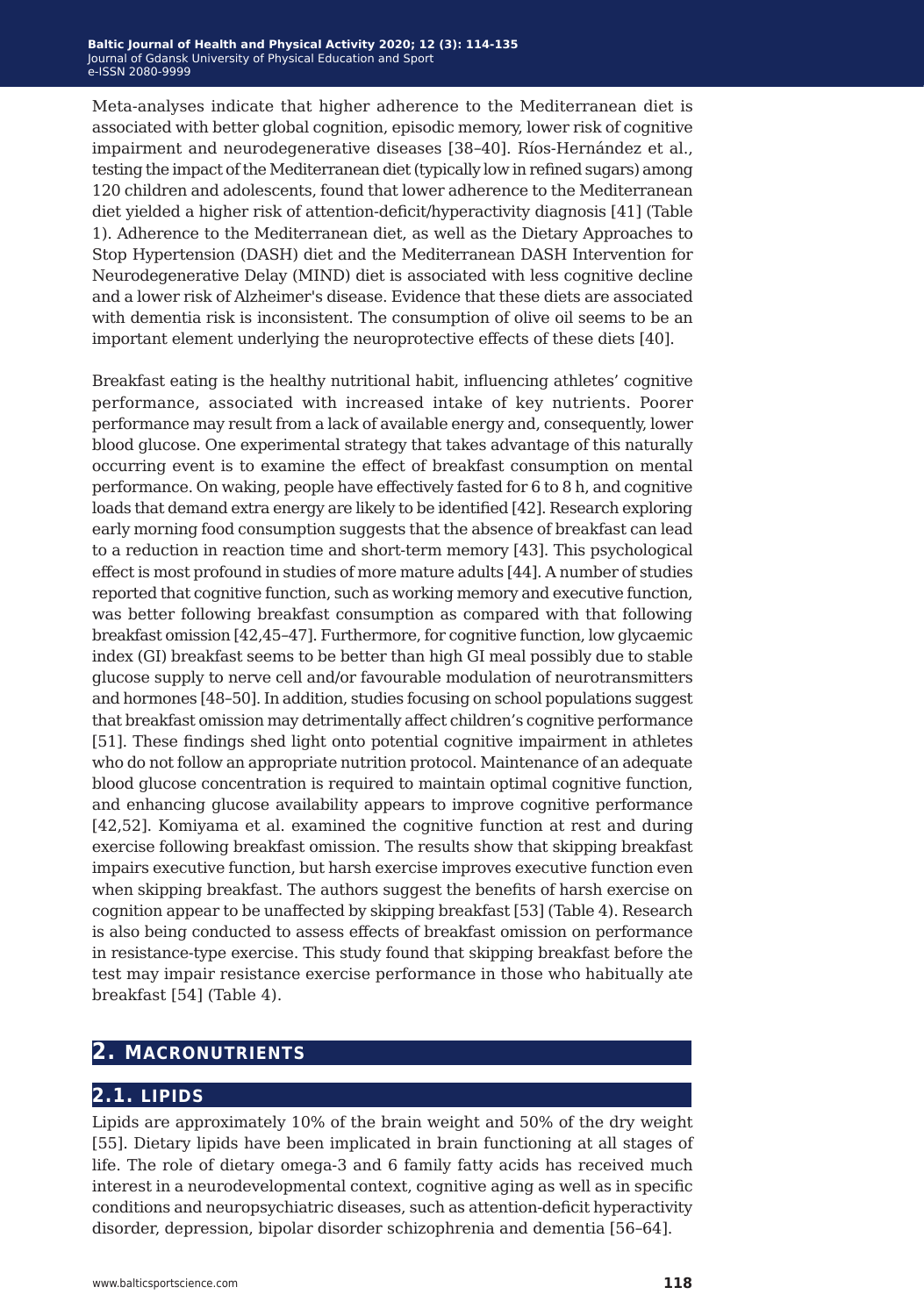#### Table 2. Impact of fat on the cognitive function

| Subjects and<br>methods                                                                                                                                                        | Results                                                                                                                                                                                                                                                                                                                                                                                                                                                                                                                                                                                                               | Conclusion                                                                                                                                                                                                                                  | References                 |
|--------------------------------------------------------------------------------------------------------------------------------------------------------------------------------|-----------------------------------------------------------------------------------------------------------------------------------------------------------------------------------------------------------------------------------------------------------------------------------------------------------------------------------------------------------------------------------------------------------------------------------------------------------------------------------------------------------------------------------------------------------------------------------------------------------------------|---------------------------------------------------------------------------------------------------------------------------------------------------------------------------------------------------------------------------------------------|----------------------------|
| 229 infants from<br>3. randomised<br>controlled trials                                                                                                                         | In the 12-month feeding and 6-week<br>weaning studies, supplemented children<br>had more intentional solutions (successful<br>task completions) and higher intention<br>scores (goal-directed behaviours) than<br>controls.                                                                                                                                                                                                                                                                                                                                                                                           | Long-chain<br>polyunsaturated fatty<br>acids supplementation<br>improves means-end<br>problem solving.                                                                                                                                      | Drover et al.,<br>2009     |
| Review                                                                                                                                                                         | Abnormal omega-3 PUFA levels have been<br>extensively described in both the peripheral<br>tissues and in the brain of patients with<br>mood disorders or cognitive decline.                                                                                                                                                                                                                                                                                                                                                                                                                                           | Diet and drugs targeting<br>PUFAs may lead to novel<br>therapeutic approaches<br>for the prevention and<br>treatment of brain<br>disorders.                                                                                                 | Bazinet et al.,<br>2014    |
| Review                                                                                                                                                                         | Human studies suggest low n-3 red blood<br>cell PUFA concentrations and correlations<br>with clinical severity in studies of plasma<br>concentrations in symptomatic bipolar<br>disorder. Results of published n-3 PUFA<br>dietary supplementation trials for bipolar<br>disorder indicate efficacy in treatment for<br>mania or depression in 5 of 5 open-label<br>trials, efficacy in treatment of depression<br>in 1 of 7 randomised controlled trials, and<br>a signal for treatment of depression in 1<br>meta-analysis.                                                                                         | Biomarker studies of PUFA<br>and treatment studies<br>of n-3 PUFA in bipolar<br>disorder show promise for<br>indicating a way forward<br>in the study of PUFA in<br>bipolar disorder.                                                       | Saunders et<br>al., 2016   |
| Review                                                                                                                                                                         | The main evidence for the effectiveness<br>of eicosapentaenoic acid (EPA) and<br>docosahexaenoic acid (DHA) has been<br>obtained in mood disorders, in particular<br>in the treatment of depressive symptoms<br>in unipolar and bipolar depression. There<br>is some evidence to support the use of<br>omega-3 fatty acids in the treatment of<br>conditions characterised by a high level of<br>impulsivity and aggression and borderline<br>personality disorders. The most promising<br>results have been reported by studies using<br>high doses of EPA or the association of<br>omega-3 and omega-6 fatty acids. | Supplementation or<br>appropriate intake<br>with diet recommend.<br>Omega-3 can be<br>considered safe and well<br>tolerated at doses up to<br>5 g/day.                                                                                      | Bozzatello et<br>al., 2016 |
| 155 subjects with<br>Major Depressive<br>Disorder                                                                                                                              | Subjects with specific combinations of<br>inflammatory markers were more likely to<br>respond to EPA treatment and less likely to<br>respond to placebo treatment.                                                                                                                                                                                                                                                                                                                                                                                                                                                    | Obese subjects with MDD<br>are more likely to have<br>"high" inflammatory<br>biomarkers.                                                                                                                                                    | Rapaport et<br>al., 2016   |
| Systematic review;<br>aged adults or elder<br>subjects                                                                                                                         | Ten out of the fourteen RCTs reviewed<br>showed a positive outcome on at least<br>one domain of cognitive function (working<br>memory, executive function, verbal<br>memory, short-term memory, perceptual<br>speed, etc.).                                                                                                                                                                                                                                                                                                                                                                                           | Omega-3 supplementation<br>might have a positive<br>effect on cognitive<br>function. Long chain<br>polyunsaturated fatty<br>acids could be used as a<br>preventive or therapeutic<br>tool for cognitive decline<br>in aged or elder adults. | Martí et al.,<br>2019      |
| Review                                                                                                                                                                         | Preclinical investigations demonstrate that<br>dietary consumption of DHA provided either<br>before or after mild traumatic brain injury<br>(mTBI) improves functional outcomes, such<br>as spatial learning and memory.                                                                                                                                                                                                                                                                                                                                                                                              | Additional clinical research<br>in humans is needed to<br>confirm the promising<br>results reported in the<br>preclinical literature.                                                                                                       | Barrett et al.,<br>2014    |
| Review                                                                                                                                                                         | Animal studies consistently demonstrated<br>that both prophylactic and therapeutic use<br>of n-3FA decreases axonal and neuronal<br>damage, inflammation, and apoptosis and<br>normalises BDNF and neurotransmitter<br>levels.                                                                                                                                                                                                                                                                                                                                                                                        | n-3FA may be an effective<br>nutrient to counter the<br>negative long-term effects<br>of TBI.                                                                                                                                               | Tipton, 2015               |
| Randomised, double-<br>blind, placebo-<br>controlled, parallel<br>design, 81 National<br>Collegiate Athletic<br><b>Association Division</b><br>I American football<br>athletes | Irrespective of a dose, supplemental DHA<br>likely attenuated serum neurofilament<br>light (NFL) coincident with increases in<br>serum NFL by likely small and moderate<br>magnitude.                                                                                                                                                                                                                                                                                                                                                                                                                                 | Findings from this<br>study suggesting a<br>neuroprotective effect of<br>DHA supplementation.                                                                                                                                               | Oliver et al<br>2016       |
| Review                                                                                                                                                                         | Nutrients (creatine and omega-3 FAs)<br>and nutraceuticals (curcumin) have the<br>potential to act on multiple mechanisms<br>within the complex neurochemical and<br>neurometabolic sequelae that occur<br>subsequent to concussive and sub-<br>concussive impacts.                                                                                                                                                                                                                                                                                                                                                   | Additional research is<br>necessary to determine<br>the safety and efficacy<br>of the use of nutritional<br>interventions.                                                                                                                  | Oliver et al.,<br>2018     |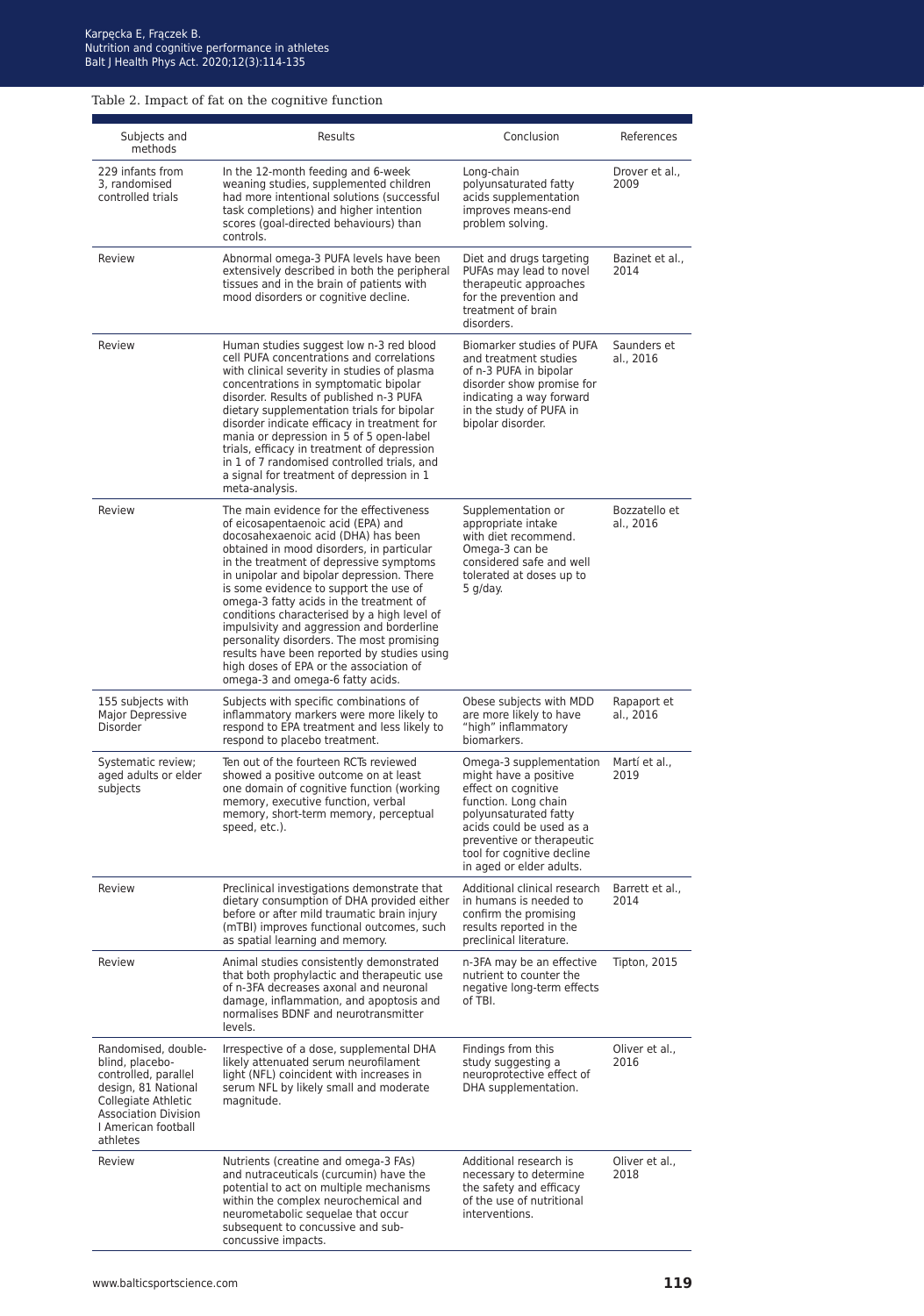#### Table 3. Impact of protein on the cognitive function

| Subjects and                                                                                                                      | Results                                                                                                                                                                                                                                                                                                                                                                                                                                                           | Conclusion                                                                                                                                                                                                                                                                                                                                                          | References                  |
|-----------------------------------------------------------------------------------------------------------------------------------|-------------------------------------------------------------------------------------------------------------------------------------------------------------------------------------------------------------------------------------------------------------------------------------------------------------------------------------------------------------------------------------------------------------------------------------------------------------------|---------------------------------------------------------------------------------------------------------------------------------------------------------------------------------------------------------------------------------------------------------------------------------------------------------------------------------------------------------------------|-----------------------------|
| methods<br>6 women and 7 men<br>participated in two<br>trials of rest in the<br>heat $(Ta = 34.4 +/-$<br>1.8 degrees)             | Cycle time to exhaustion increased during BCAA<br>for men and women.                                                                                                                                                                                                                                                                                                                                                                                              | Indicate BCAA supplementation<br>prolongs moderate exercise<br>performance in the heat.                                                                                                                                                                                                                                                                             | Mittleman<br>et al., 1998   |
| 8 males in a warm<br>environment (30°C)                                                                                           | BCAA ingestion had no effect on exercise<br>capacity. No difference in the heart rate was<br>apparent between trials. Ingestion of the<br>BCAA solution produced a marked increase in<br>plasma BCAA immediately prior to exercise<br>with this difference maintained throughout.<br>Consequently, a significant reduction in the<br>plasma concentration ratio of free tryptophan to<br>BCAA was observed during the BCAA trial when<br>compared to the placebo. | Ingestion of a BCAA solution prior<br>to, and during, prolonged exercise in<br>glycogen-depleted subjects did not<br>influence exercise capacity in a warm<br>environment.                                                                                                                                                                                          | Watson et al.,<br>2004      |
| Review                                                                                                                            | There is good evidence that brain<br>neurotransmitters can play a role in the<br>development of fatigue during prolonged<br>exercise.                                                                                                                                                                                                                                                                                                                             | Nutritional manipulation of these<br>systems through the provision of<br>amino acids has proven largely<br>unsuccessful.                                                                                                                                                                                                                                            | Meeusen et<br>al., 2007     |
| Meta-analysis<br>includes 31 primary<br>trials                                                                                    | BCAA had no effect on central fatigue. However,<br>a significant reduction was detected in the<br>lactate levels. BCAA supplementation had<br>beneficial effects on ammonia, glucose, FFA, and<br>CK, but had no effects on LDH.                                                                                                                                                                                                                                  | BCAA supplementation did not have<br>any effect on the feeling of fatigue;<br>however, it led to a favourable<br>effect on fatigue substances, energy<br>metabolites and muscle soreness<br>substances. Therefore, it can be<br>concluded that the ingestion of<br>the BCAA can play a helpful role in<br>the enhancement of the exercise<br>performance.           | Hormoznejad<br>et al., 2019 |
| Randomised double-<br>blind placebo-<br>controlled study; 32<br>untrained, healthy<br>young adults (20<br>males and 12<br>female) | The administration of the supplement (SU) at 1d<br>reduced RPE by 9% during the recovery phase,<br>as compared to the placebo (PL); at 9w the RPE<br>scores were reduced by 13 and 21% during the<br>sprint and recovery phase, respectively; at 9w,<br>prolonged supplement intake also improved TTE<br>and TRIMP.                                                                                                                                               | The intake of the BCAA-based<br>commercially available supplement<br>reduces rating of perceived exertion<br>(RPE) as a likely consequence of an<br>improvement in the serum tryptophan:<br>BCAA ratio. Over time, reduced RPE<br>allows subjects to sustain higher<br>workloads, leading to increased<br>training impulse (TRIMP) and time to<br>exhaustion (TTE). | Gervasi et al.,<br>2020     |
| Review                                                                                                                            | Tryptophan can stimulate brain serotonin and<br>has been shown to improve memory.                                                                                                                                                                                                                                                                                                                                                                                 | The role of 5-HT in human cognition,<br>reduced 5-HT function could<br>be directly linked to cognitive<br>disturbances in certain conditions,<br>such as in depression and<br>Alzheimer's Disease.                                                                                                                                                                  | Schmitt<br>et al., 2006     |
| Randomised,<br>placebo-controlled,<br>parallel trial, 59<br>mentally and<br>physically healthy<br>women aged 45-65<br>years       | Emotional processing was significantly<br>changed by supplementation, exhibiting a<br>shift in bias away from negative stimuli. When<br>the supplement was taken 60-90 min before<br>bedtime, a feeling of happiness before going to<br>bed was consistently reported.                                                                                                                                                                                            | Daily consumption of a low-dose<br>supplement containing bioavailable<br>tryptophan may have beneficial<br>effects on emotional and cognitive<br>functions.                                                                                                                                                                                                         | Mohajeri<br>et al., 2015    |
| 8 healthy male<br>volunteers (age 32 $\pm$<br>11 years), in a warm<br>environment (30°C)                                          | Supplementation of 150 mg / kg bw of tyrosine<br>one hour prior to exercise was associated with<br>prolonged performance capacity in heat.                                                                                                                                                                                                                                                                                                                        | Acute tyrosine supplementation is<br>associated with increased endurance<br>capacity in the heat in moderately<br>trained subjects. The availability<br>of tyrosine, a nutritional dopamine<br>precursor, can influence the ability<br>to subjectively tolerate prolonged<br>submaximal constant-load exercise in<br>the heat.                                      | Tumilty et al.,<br>2011     |
| 8 male soccer<br>players within an<br>environmental<br>chamber $(25 °C)$                                                          | Positive vigilance responses (HIT) were<br>significantly higher with negative responses<br>(MISS) significantly lower in tyrosine compared<br>to placebo. Tyrosine supplementation was<br>associated with improved sensors and response<br>time during football-specific tests in hot space.                                                                                                                                                                      | This suggests that costs require<br>tyrosine may improve cognitive<br>function during exposure to stress<br>associated with heat stress.                                                                                                                                                                                                                            | Coull et al.,<br>2015       |
| 8 male soccer<br>players within an<br>environmental<br>chamber $(25 °C)$                                                          | Positive vigilance responses (HIT) were<br>significantly higher with negative responses<br>(MISS) significantly lower in tyrosine compared<br>to placebo. Tyrosine supplementation was<br>associated with improved sensors and response<br>time during football-specific tests in hot space.                                                                                                                                                                      | This suggests that costs require<br>tyrosine may improve cognitive<br>function during exposure to stress<br>associated with heat stress.                                                                                                                                                                                                                            | Coull et al.,<br>2015       |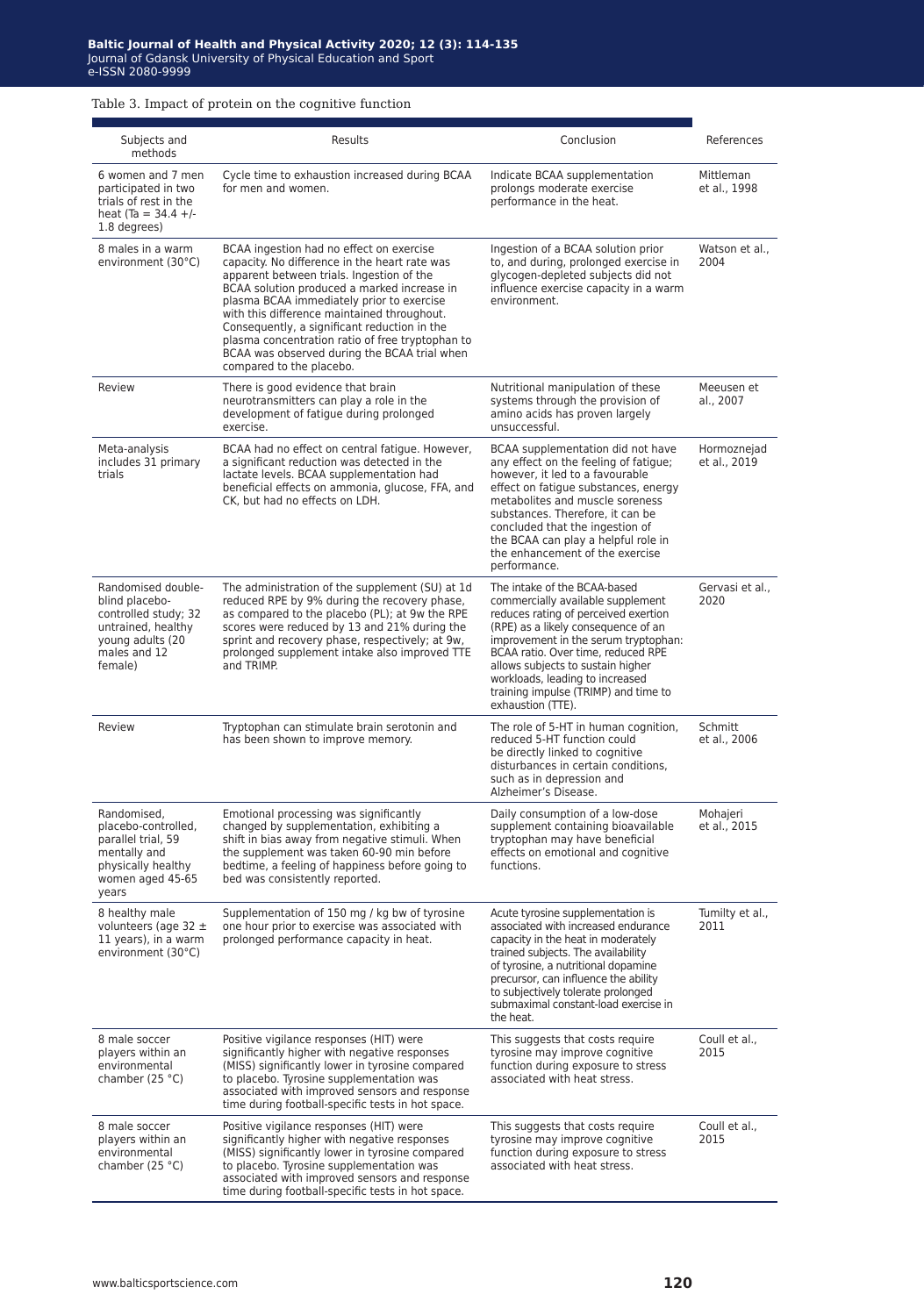#### Table 3.

| Subjects and<br>methods                                                                          | Results                                                                                                                                                                                                                                                                                                                                                                                                                                                                        | Conclusion                                                                                                                                                             | References               |
|--------------------------------------------------------------------------------------------------|--------------------------------------------------------------------------------------------------------------------------------------------------------------------------------------------------------------------------------------------------------------------------------------------------------------------------------------------------------------------------------------------------------------------------------------------------------------------------------|------------------------------------------------------------------------------------------------------------------------------------------------------------------------|--------------------------|
| For study 1: 21<br>participants;<br>for study 2: 8<br>participants in warm<br>environment (40°C) | Study 1 demonstrated that ingestion of a<br>single dose of 150 mg·kg(-1) body mass TYR<br>was equally efficient at elevating serum TYR<br>concentration relative to a double dose. In study<br>2, exercise heat stress impaired some aspects of<br>cognitive function: however. TYR did not alleviate<br>these decrements. Furthermore, no difference<br>was observed in any physiological variable<br>between conditions or trial completion time<br>between TYR and placebo. | Ingestion of TYR did not influence<br>cognitive function or physical<br>performance during exercise heat<br>stress.                                                    | Coull et al<br>2016      |
| 20 current or former<br>male collegiate<br>athletes (age:<br>$20.5 \pm 1.4$ years)               | The combination of a low dose of caffeine with<br>theanine and tyrosine can improve the accuracy<br>of athletes' movements and reaction time during<br>a series of gruelling exercises                                                                                                                                                                                                                                                                                         | Supplementation with caffeine,<br>theanine and tyrosine could<br>potentially hold ergogenic value for<br>athletes in sports requiring rapid and<br>accurate movements. | Zaragoza et<br>al., 2019 |

#### Table 4. Impact of carbohydrates on the cognitive function

| Subjects and<br>methods                                                                                                       | Results                                                                                                                                                                                                                                                                                                                                             | Conclusion                                                                                                                                                         | References                                     |
|-------------------------------------------------------------------------------------------------------------------------------|-----------------------------------------------------------------------------------------------------------------------------------------------------------------------------------------------------------------------------------------------------------------------------------------------------------------------------------------------------|--------------------------------------------------------------------------------------------------------------------------------------------------------------------|------------------------------------------------|
| 16 resistance-trained<br>men (age $23 \pm 4$<br>years) who regularly<br>$(\geq 3 \text{ day/wk}-1)$<br>consumed breakfast     | Omission of a pre-exercise breakfast might impair<br>resistance exercise performance in habitual<br>breakfast consumers.                                                                                                                                                                                                                            | Consumption of a high-carbohydrate<br>meal before resistance exercise<br>might be a prudent strategy to help<br>maximise performance.                              | <b>Bin</b><br><b>Naharudin</b><br>et al., 2019 |
| 10 males physically<br>active (moderate<br>physical activity at<br>least 2-3 days per a<br>week); age $22.3 \pm 2.1$<br>years | Blood glucose concentration was significantly<br>lower during exercise in the breakfast<br>consumption condition than those in the breakfast<br>omission condition.                                                                                                                                                                                 | Skipping breakfast impairs executive<br>function, but harsh exercise improves<br>executive function even when skipping<br>breakfast.                               | Komiyama<br>et al., 2016                       |
| 20 participants<br>(60-80-year olds)                                                                                          | Glucose administration enhances specifically<br>memory tasks.                                                                                                                                                                                                                                                                                       | A boost in performance after<br>glucose ingestion was particularly<br>seen in the episodic memory<br>domain.                                                       | Riby et al.,<br>2004                           |
| Review article,<br>human (young<br>people, adults) and<br>animal studies                                                      | The impaired glucose regulation is associated with<br>cognitive decline (particularly episodic memory).<br>This impairment is minimal in young people, but<br>increases in older people (65 years and over).                                                                                                                                        | Glycaemia and glucose regulation<br>should be controlled.                                                                                                          | Messier,<br>2004                               |
| Review article                                                                                                                | Reduction in exposure to/consumption of refined<br>'foods,' including carbohydrates, may be critical<br>in preventing or treating metabolic-related<br>cognitive deficits. CHO ingestion, regardless of<br>its type, tends to improve cognitive performance<br>throughout exercise.                                                                 | Consumption of refined<br>carbohydrates should be reduced.                                                                                                         | <b>Hawkins</b><br>et al., 2018                 |
| 85 recreationally<br>active males                                                                                             | The ingestion of maple products and the<br>commercial sports drink led to a lesser increase in<br>glycaemia than glucose ingestion. CHO ingestion,<br>when compared to water, induced a slight<br>reduction in reaction times on the cognitive task,<br>especially in the switching trials. CHO ingestion<br>had no impact on cerebral oxygenation. | CHO ingestion, regardless of its<br>type, tends to improve cognitive<br>performance throughout exercise,<br>especially during difficult cognitive<br>tasks.        | Dupuy et al.,<br>2019                          |
| Review article                                                                                                                | Hypoglycaemia during exercise could be related to<br>a reduced delivery of glucose as a substrate to the<br>brain, and carbohydrate feedings are associated<br>with enhanced perceived activation and a lowered<br>perception of effort during intermittent running in<br>comparison to the ingestion of placebo.                                   | A diet high in carbohydrates and<br>consumed carbohydrates during<br>exercise ensures that the substrate<br>is available to the central and<br>peripheral centres. | Williams<br>et al., 2015                       |
| Review article                                                                                                                | Hypoglycaemia during exercise could be related to<br>a reduced delivery of glucose as a substrate to the<br>brain, and carbohydrate feedings are associated<br>with enhanced perceived activation and a lowered<br>perception of effort during intermittent running in<br>comparison to the ingestion of placebo.                                   | A diet high in carbohydrates and<br>consumed carbohydrates during<br>exercise ensures that the substrate<br>is available to the central and<br>peripheral centres. | Williams<br>et al., 2015                       |
| 7 male and 2 female<br>endurance-trained<br>volunteers (age: 24.0)<br>$±$ 3.8 years)                                          | Performance time was significantly improved with<br>mouth rinsing of 6.4% maltodextrin compared<br>with water.                                                                                                                                                                                                                                      | Carbohydrate mouth rinse has a<br>positive effect on 1-h time trial<br>performance.                                                                                | Carter et al<br>2004                           |
| 51 students                                                                                                                   | Compared with participants who rinsed with<br>Splenda-based lemonade, those who rinsed with<br>glucose-based lemonade were faster on trials in<br>incongruent trials.                                                                                                                                                                               | Glucose moderates self-control non-<br>metabolically.                                                                                                              | <b>Sanders</b><br>et al., 2012                 |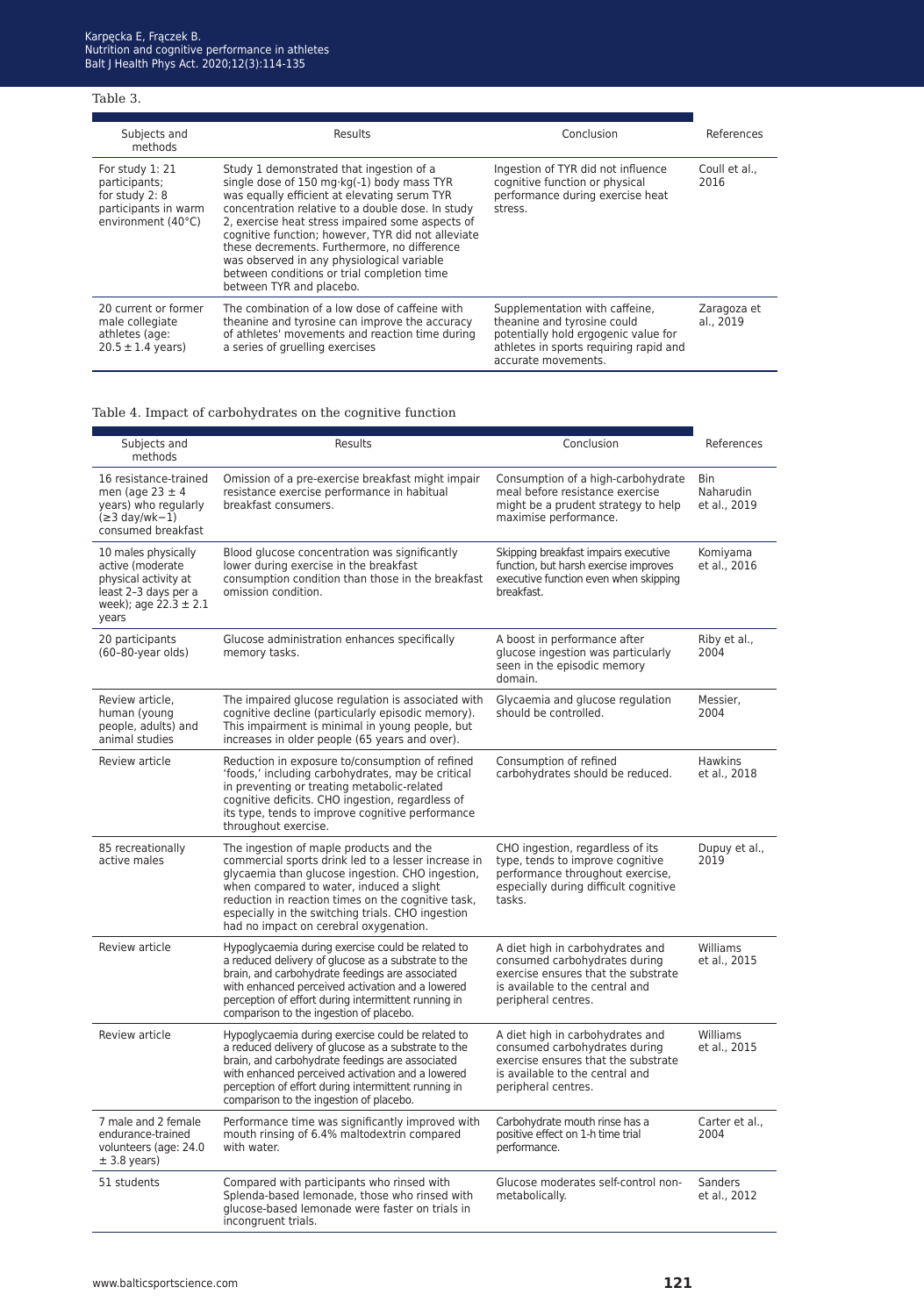Table 4.

| Subjects and<br>methods                                                                                                                                                                                                                                                                               | Results                                                                                                                                                                                                                                                                                                                                                                  | Conclusion                                                                                                                                                                                                                                                                                                                                            | References                |
|-------------------------------------------------------------------------------------------------------------------------------------------------------------------------------------------------------------------------------------------------------------------------------------------------------|--------------------------------------------------------------------------------------------------------------------------------------------------------------------------------------------------------------------------------------------------------------------------------------------------------------------------------------------------------------------------|-------------------------------------------------------------------------------------------------------------------------------------------------------------------------------------------------------------------------------------------------------------------------------------------------------------------------------------------------------|---------------------------|
| 7 recreationally<br>active males                                                                                                                                                                                                                                                                      | There were no significant differences in distance<br>covered between trials with mouth rinsing of 6%<br>maltodextrin.                                                                                                                                                                                                                                                    | There was no positive effect<br>of a carbohydrate mouthwash<br>on running performance of<br>approximately 1 h duration                                                                                                                                                                                                                                | Whitham<br>et al., 2007   |
| 14 male endurance-<br>trained athletes                                                                                                                                                                                                                                                                | Performance time did not differ between<br>treatments with mouth rinsing of 6.4%<br>maltodextrin solution compared with a placebo.<br>In accordance, heart rate and RPE did not differ<br>between treatments.                                                                                                                                                            | Carbohydrate mouth rinsing does<br>not improve time-trial performance<br>when exercise is performed in a<br>practical, postprandial setting.                                                                                                                                                                                                          | Beelen et al.,<br>2009    |
| Study 1A: effects<br>of oral glucose<br>on performance:<br>8 male subjects<br>(age: $29 \pm 9$ years);<br>cyclists (endurance<br>training $\geq$ 2 sessions<br>per week). Study<br>2A, the effects of<br>maltodextrin on<br>performance: 6<br>male and 2 female<br>subjects (age $22 \pm 3$<br>years) | Cyclists completed a cycle time trial significantly<br>faster when rinsing their mouths with a 6.4%<br>glucose solution compared with a placebo<br>containing saccharin. Cyclists significantly reduced<br>the time to complete the cycle time trial when<br>rinsing their mouths with a 6.4% maltodextrin<br>solution compared to an artificially sweetened<br>placebo. | Rinsing with glucose oral exposure<br>to glucose activated reward-related<br>brain regions, including the anterior<br>cingulate cortex and striatum.<br>Activation of these regions of the<br>brain may provide a mechanism<br>to explain the improvement in<br>exercise performance that is<br>observed when carbohydrate is<br>present in the mouth | Chambers<br>et al., 2009  |
| 8 endurance-trained<br>males (age: $31.4 \pm$<br>4.1 years) performed<br>two 40-km cycling<br>time trials in 35°C                                                                                                                                                                                     | Performance time and mean power output were<br>similar between treatments when rinsing their<br>mouths with 6.5% maltodextrin and placebo.                                                                                                                                                                                                                               | Carbohydrate mouth rinsing<br>does not improve $\sim$ 1-h time<br>trial performance in hot-humid<br>conditions, possibly due to a failure<br>in down-regulating RPE, which<br>may be influenced more by severe<br>thermal and cardiovascular strain.                                                                                                  | Cramaer<br>et al., 2015   |
| 10 endurance-trained<br>males: trial in a<br>climatic chamber<br>maintained at 30 °C                                                                                                                                                                                                                  | There was no difference in total work done<br>between trials when rinsing their mouths with<br>6.5% glucose and placebo.                                                                                                                                                                                                                                                 | The investigation failed to support<br>the role of oral sensing of CHO in<br>influencing performance during<br>prolonged exercise in warm<br>conditions.                                                                                                                                                                                              | Watson et al.,<br>2014    |
| Review article                                                                                                                                                                                                                                                                                        | Rinsing the mouth with a 6-8% CHO solution for<br>10 seconds improved physical performance in<br>high-intensity prolonged and intermittent exercise<br>shorter or equal to 60-90 min duration.                                                                                                                                                                           | Rinsing the mouth with a 6-8%<br>CHO solution for 10 seconds in<br>exercises shorter or equal to 60-90<br>min duration is recommended.                                                                                                                                                                                                                | Pomportes<br>et al., 2020 |
| Double-blind.<br>placebo-controlled,<br>within-subjects<br>crossover design, 50<br>college-aged young<br>adults                                                                                                                                                                                       | Participants demonstrated longer reaction times in<br>the Flanker task after rinsing their mouths with the<br>carbohydrate mouth rinse, relative to pretest. No<br>differences in reaction time were observed for the<br>placebo control condition.                                                                                                                      | Carbohydrate mouth rinses do<br>not appear to alter motor speed,<br>inhibition, or sustained attention<br>as compared to a placebo control<br>in non-physically-fatigued college-<br>aged adults.                                                                                                                                                     | Chandler<br>et al., 2020  |
| Eleven male subjects<br>(age $22 \pm 2$ years)                                                                                                                                                                                                                                                        | Nasal spray was shown to substantially enhance<br>endurance performance, probably due to the<br>activation of the olfactory pathway and/or extra-<br>oral sweet-taste receptors.                                                                                                                                                                                         | Nasal spray enhances endurance<br>performance, which indicates a<br>novel administration route. The<br>higher activity in sensory brain<br>cortices probably elicited the<br>ergogenic effect.                                                                                                                                                        | De Pauw<br>et al., 2017   |

In many studies, considerable attention has been paid to the role of polyunsaturated fatty acids (PUFA) in brain functions. Arachidonic acid (AA) and docosahexaenoic acid (DHA) are the main omega-6 and omega-3 long chain PUFA found in the brain. Both long chain PUFA have pivotal roles in brain physiology as they regulate fundamental neurobiological processes, in particular the ones involved in cognition and mood [64,66] (Table 2). Due to the limited capacity of the brain to synthesise long chain PUFA, preformed DHA can be provided by dietary supply of oily fish. Hence, increased consumption of DHA-rich products results in a partial replacement of AA by DHA in brain cell membranes [66]. Conversely, a lower omega-3 PUFA intake leads to lower brain levels of DHA with increased AA levels. Dietary DHA is indispensable for maintaining membrane ionic permeability and the function of transmembrane receptors that support synaptic transmission and cognitive abilities. Omega-3 fatty acids also activate energy-generating metabolic pathways that subsequently affect molecules such as brain-derived neurotrophic factor (BDNF) and insulin-like growth factor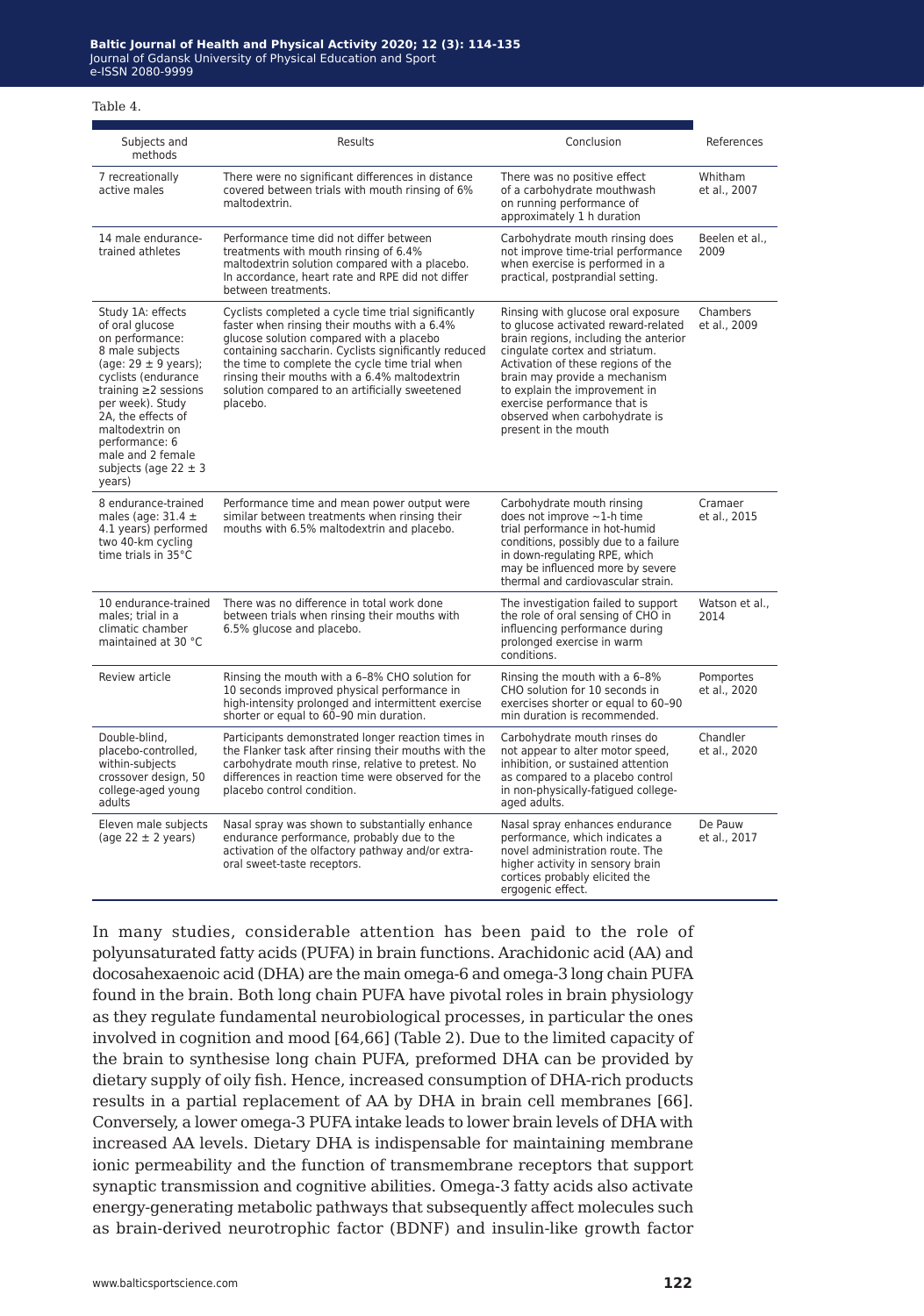Dietary DHA is indispensable for maintaining membrane ionic permeability and the function of transmembrane receptors that support synaptic transmission and cognitive abilities. Omega-3 fatty acids also activate energy-generating metabolic pathways that subsequently affect molecules such as brain-derived neurotrophic factor (BDNF) and insulin-like growth factor 1 (IGF1). BDNF and IGF1 acting at presynaptic and postsynaptic receptors can activate signalling systems, such as the mitogen-activated protein kinase (MAPK) and calcium/ calmodulin-dependent protein kinase II (CaMKII) systems, which facilitate synaptic transmission and support long-term potentiation that is associated with learning and memory [2]. DHA dietary supplementation has been found to elevate levels of hippocampal BDNF and enhance cognitive function in rodent models of brain trauma. DHA might enhance cognitive abilities by facilitating synaptic plasticity and/or enhancing synaptic membrane fluidity; it might also act through its effects on metabolism, as DHA stimulates glucose utilization and mitochondrial function, reducing oxidative stress (OS). Most of the studies in humans have been directed at evaluating the effects of omega-3 fatty acids on reducing the cognitive deficit that is associated with psychiatric disorders [2]. N-3 long chain PUFAs could be used as a preventive tool for cognitive decline in aged or elder adults or as a therapeutic measure in subjects with cognitive decline [68] (Table 2).

In spite of the large variability in the design of experiments to evaluate the action of different dietary elements on cognitive abilities, there is a consensus that a deficiency of omega‑3 fatty acids in rodents results in impaired learning and memory. Dietary deficiency of omega‑3 fatty acids in humans has been associated with an increased risk of several mental disorders, including attention-deficit disorder, dyslexia, dementia, depression, bipolar disorder and schizophrenia [69].

Abnormal omega-3 PUFA levels have been extensively described in both the peripheral tissues and in the brain of patients with mood disorders or cognitive decline, leading to a large number of randomised control trials (RCTs) aiming at evaluating the effectiveness of long chain omega-3 PUFA dietary supplementation on mood and cognitive disorders [65,70] (Table 2). It is important to note that several RCTs performed in patients with depressive disorders revealed an additional effect of long chain omega-3 PUFA supplementation to antidepressant treatments [71] (Table 2). Of note, a recent study has identified that depressive patients presenting a high level of inflammatory markers are more responsive to long chain omega-3 PUFA supplementation [72] (Table 2). This observation is highly relevant as these PUFA are potent regulators of inflammation, and inflammation is a crucial component of mood disorders [65].

There is still no evidence if omega-3 fatty acid supplementation would improve cognitive functions in athletes, and it is not known how/if this would translate into improved athletic performance. Anima l and preclinical investigations demonstrate that dietary consumption of DHA provided either before or after mild traumatic brain injury (mTBI) improves functional outcomes, such as spatial learning and memory [73,74,75] (Table 2). A randomised, double-blind, placebo-controlled trial was conducted to examine the effect of differing doses of DHA on serum neurofilament light (NFL), a biomarker of axonal injury, over the course of a season of American football. Eighty-one National Collegiate Athletic Association Division I American football athletes were assigned to ingest either 2, 4, 6 g / day of DHA or placebo. DHA supplementation resulted in increased plasma DHA in a dose-dependent manner. Irrespective of the dose,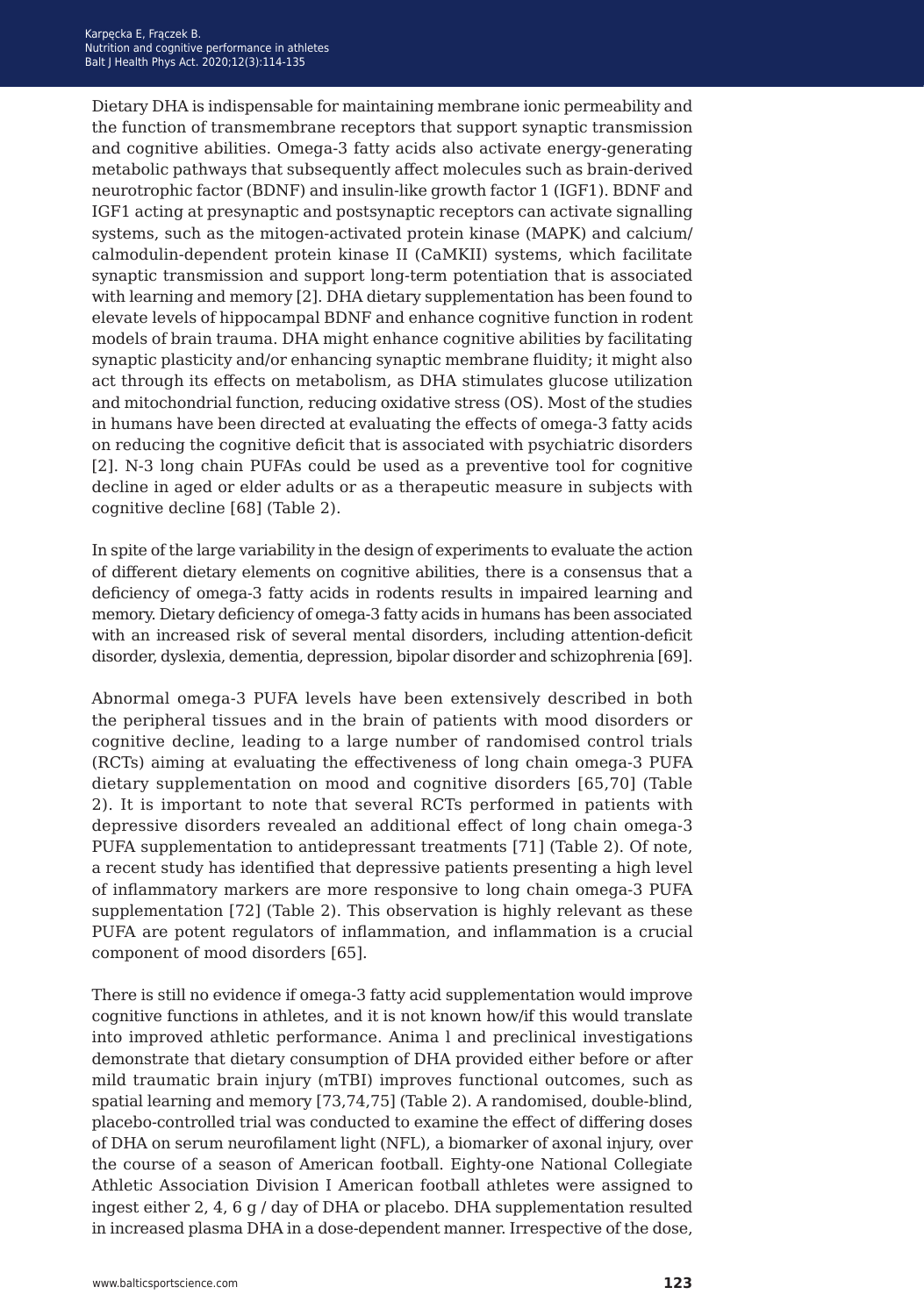supplemental DHA likely attenuated serum NFL coincident with increases in serum NFL by likely small and moderate magnitude. Findings from this study suggest a neuroprotective effect of DHA supplementation [76] (Table 2).

### **2.2. protein**

Important precursors for the brain are also derived from protein intake [3]. The synthesis of important neurotransmitters can be modulated by the availability of their dietary amino acid precursors, e.g. essential amino acid, which is tryptophan, important for serotonin production, a neurotransmitter involved in mood, information processing and cognitive function [77]. The another one is tyrosine, precursor to the catecholamines dopamine, epinephrine and norepinephrine [1,78].

Dietary tryptophan can stimulate brain serotonin and has been shown to improve memory, particularly in individuals with possibly compromised serotonergic activity, leading to cognitive deficits, i.e., women with premenstrual symptoms, stress-vulnerable volunteers and depressed patients [79] (Table 3). It was also shown that tryptophan dietary supplements improved cognition in healthy middleaged women [80]. Dietary supplementation of tryptophan is known to stimulate serotonergic activity and promote sleep, whereas acute tryptophan depletion causes deleterious effects on sleep, which is an important factor in recovery [81]. Serotonin cannot cross the blood-brain barrier; however, tryptophan crosses it via specialised channels and is converted to 5-hydroxyl-tryptophan (5-HTP), which then undergoes further conversion to serotonin [82]. In addition to serotonin, other dietary-derived neurotransmitters, such as glutamate, aspartate, and taurine, are shuttled from surrounding astrocytes to neurons and potentially could be influenced by dietary amino acids [83] (Table 3).

Tyrosine, another dietary compound that has been suggested to potentially exert cognition-enhancing effects, can be found in protein-rich foods, such as dairy, meat, eggs, and nuts [84]. Tyrosine serves as a precursor to the catecholamines, dopamine, epinephrine and norepinephrine. Oral intake of tyrosine causes an increase in adrenaline, noradrenaline and dopamine both in the central nervous system (CNS) and peripherally. The revised central fatigue hypothesis suggests that an increase in the central serotonin to dopamine ratio is associated with fatigue and lethargy [85]. Tumilty et al. showed that tyrosine administration was associated with an increased cycling time to exhaustion in the heat (30°C) [86] (Table 3). Coull et al. showed that tyrosine supplementation was associated with improved sensors and response time during football-specific tests in hot space. This suggests that tyrosine may improve cognitive function during exposure to stress associated with heat stress [87] (Table 3). In the subsequent scientific studies, they confirmed that physical effort in the heat disturbs some aspects of cognitive functions, but tyrosine supplementation does not reduce these effects [88] (Table 3).

An attempt was made to check the effect of supplementation with a combination of low dose caffeine, theanine and tyrosine on sport-specific cognitive functions in tests where accuracy of movements and reaction time are important. The results of this study indicate that the combination of a low dose of caffeine with theanine and tyrosine can improve the accuracy of athletes' movements and reaction time during a series of gruelling exercises [89] (Table 3).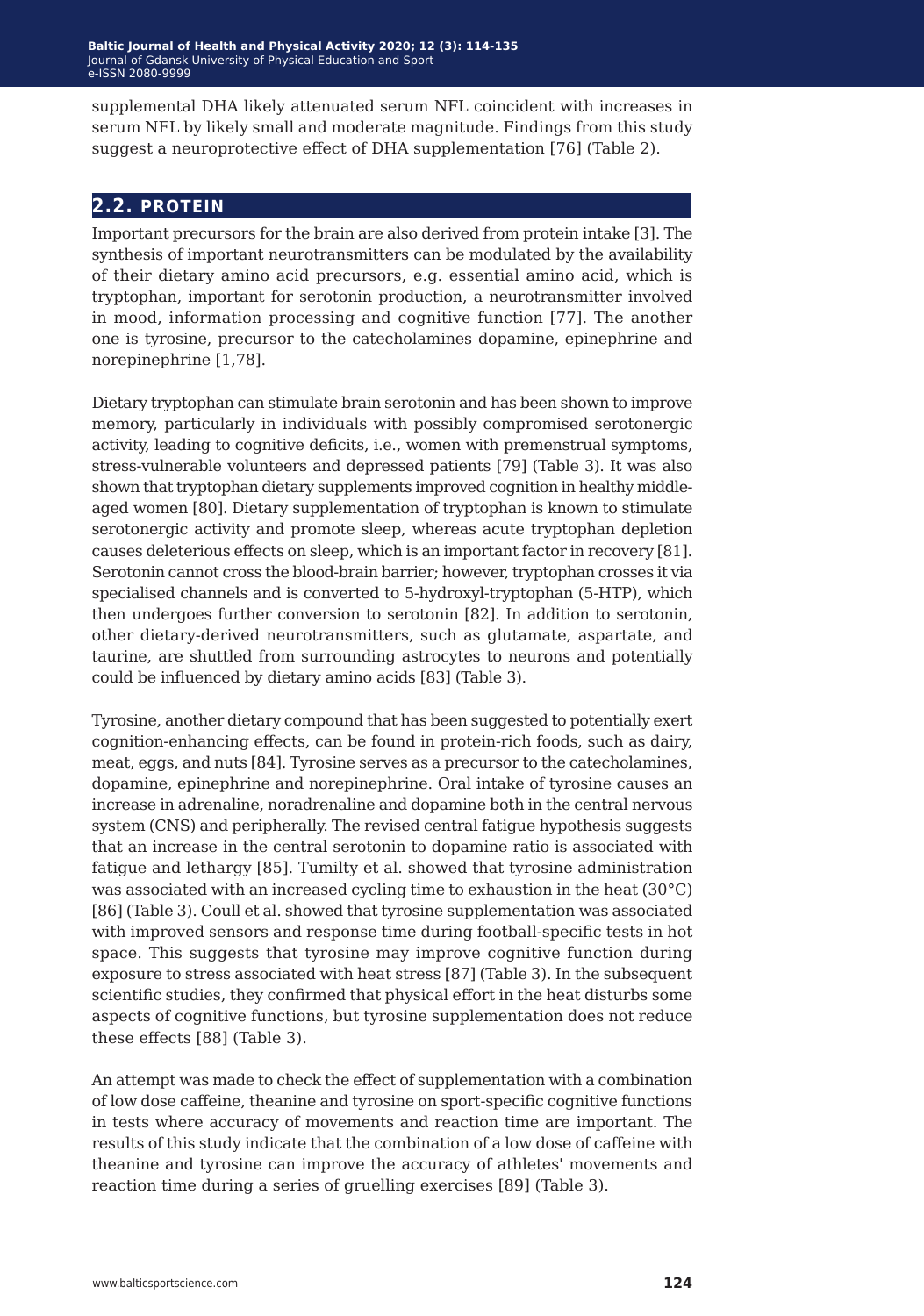Providing a supplementation of branched-chain amino acids (BCAA) results in a rapid elevation of their plasma concentrations and increases their uptake into the brain. Because exercise contributes to an elevation of serotonin in the brain, increasing the plasma concentration ratio of free tryptophan to other large neutral amino acids (LNAA), branched-chain amino acids may reduce central and mental fatigue during and after sustained exercise. Although this is a very interesting concept, there is limited or only circumstantial evidence to suggest that exercise performance in humans can be altered by nutritional manipulation with BCAA supplements [90]. Mittleman et al. studied subjects who performed exercise until exhaustion in the heat (34°C) and observed a significant improvement in performance after BCAA supplementation [91] (Table 3). This result was not confirmed in another study [92] (Table 3). There is good evidence that brain neurotransmitters can play a role in the development of fatigue during prolonged exercise, but nutritional manipulation of these systems through the provision of amino acids has proven largely unsuccessful [93] (Table 3). Hormoznejad et al. concluded that BCAA supplementation did not have any effect on the feeling of fatigue; however, it led to a favourable effect on fatigue substances, energy metabolites and muscle soreness substances. Therefore, it can be concluded that the ingestion of the BCAA can play a helpful role in the enhancement of the exercise performance [94] (Table 3). Gervasi et al. conducted a randomised double-blind placebo-controlled study with thirty-two untrained, healthy young adults to determine whether the intake of a commercially available BCAA-based supplement, taken according to the manufacturer's recommendations, could affect the rating of perceived exertion (RPE) and performance indexes at the beginning (1d) and end of a 9-week (9w) scheduled high intensity interval training program. It was suggested that the intake of the BCAA-based commercially available supplement used in this study reduces rating of perceived exertion (RPE) as a likely consequence of an improvement in the serum tryptophan: BCAA ratio. Over time, reduced RPE allows subjects to sustain higher workloads, leading to increased training impulse (TRIMP) and time to exhaustion (TTE) [95] (Table 3).

# **2.3. carbohydrates**

Glucose is the main source of energy for the brain, and a number of studies have demonstrated that an inadequate supply of glucose can result in a significant reduction in mental function, and hypoglycaemia may adversely affect brain function and cognitive performance [90,96]. Glucose is required for the synthesis of neurotransmitters such as serotonin, noradrenaline, and acetylcholine [42]. Frontal-lobe functioning is enhanced by glucose, suggesting that effects may be due to an increased supply of glucose to the brain areas involved in memory tasks. Alternatively, or additionally, glucose or a metabolite may activate release of acetylcholine during learning to produce improved memory performance [97]. The brain consumes ca. 130 g of glucose daily; thus, in a resting state, a large portion of the available glucose will be used by the brain. Glucose is stored in the brain as glycogen in the astrocytes and can be degraded in response to sudden increases in energy demand such as periods of increased neuronal activity, during cognitive processes, and in prolonged endurance exercise [12,98*−*100]. Glucose and glycogen are the primary fuel source of the brain, but lactate also can contribute to fuelling the brain. Especially during periods of high brain activation, astrocytes metabolise glucose, forming lactate as a by-product which will serve as additional fuel [101]. It was concluded that acute glucose administration specifically enhances memory tasks. The effect size was found to be greater for high demanding tasks, especially in adults [102] (Table 4). Although the specific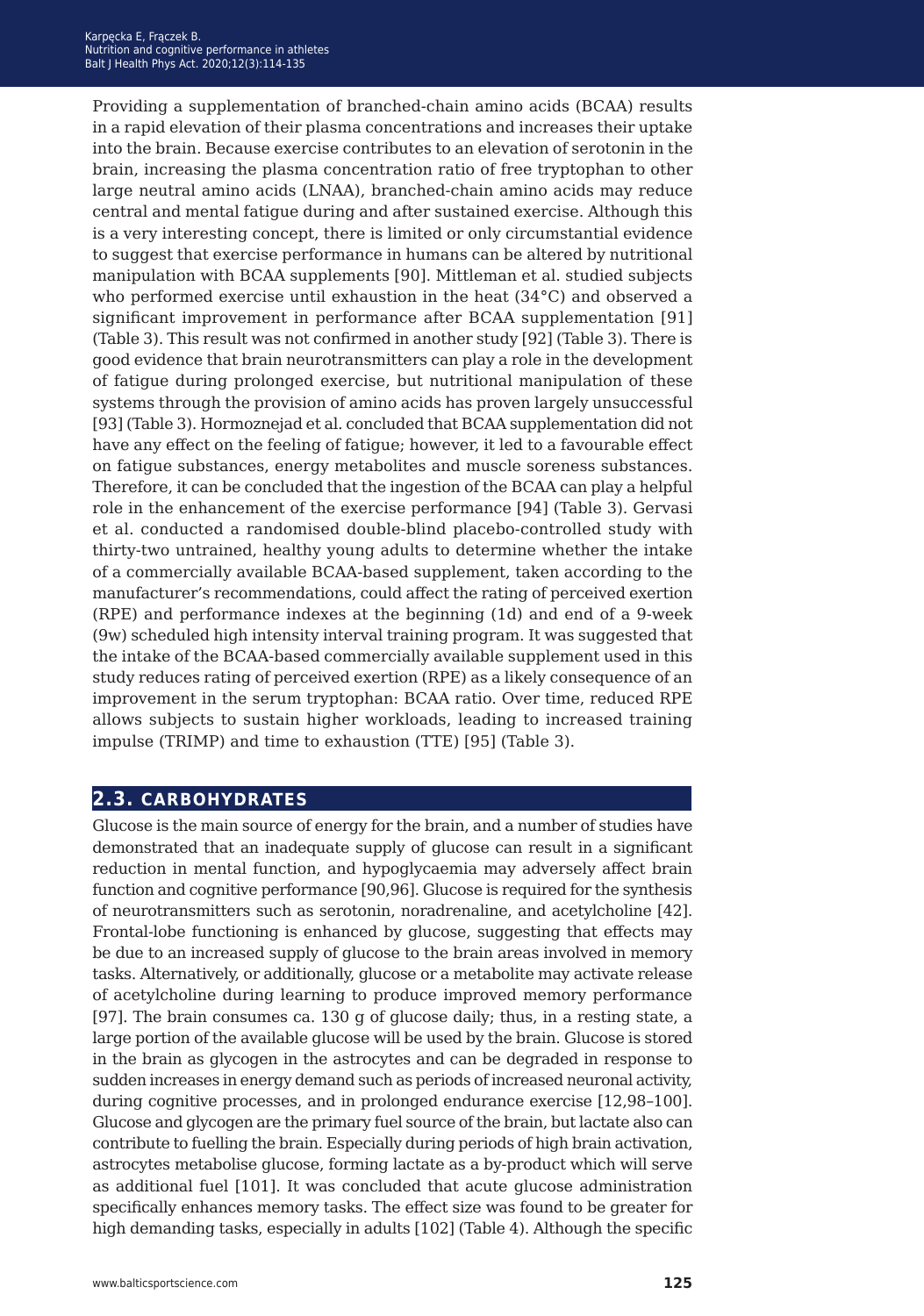effects of glucose in children are poorly described, with one study reporting improved reaction speed, and another reduced attention, the beneficial effects of breakfast on school performance may be related to adequate energy supply to the brain under conditions of sustained cognitive demand [46,103,104].

Evidence from positron emission tomography suggests that increased neural activity (e.g., the learning of a complex visuospatial motor task and verbal working memory) is associated with increased use of glucose by the brain. After learning a task, use of glucose in extraneous brain areas decreases. Cognitive demand, therefore, seems to be associated with increased glucose metabolism in localised areas of the brain and consistent with the notion that cognitively demanding situations can deplete the brain of glucose. Subjects with higher levels of blood glucose and good glucose tolerance (i.e., ability to transport glucose from the bloodstream to the brain) should respond most efficiently to the demand of cognitive tasks. Widom et al. found that the threshold for impairment of cognitive tasks was in the range of 2.2 to 2.8 mmol/L. However, some individuals maintained normal performance at below 2.2 mmol/L, and others showed disruption of function at 4 mmol/L [105]. It has been suggested that cognitive disruption at higher glucose levels occurs in non-diabetics whose symptoms of hypoglycaemia are relieved by food intake [42]. Lack of glucose availability produces definite impairment of cognitive performance in diabetics of both types and in normal subjects. It follows that enhancing glucose availability through the ingestion of CHO should ameliorate impairment or indeed enhance performance [42]. There is evidence that impaired glucose regulation is associated with cognitive decline. This impairment is minimal in young people, but increases in older people, which may be associated with other aging processes, leading to reduced brain function [106] (Table 4).

Reduction in consumption of refined 'foods' including carbohydrates (CHO), may be critical in preventing or treating metabolic-related cognitive deficits. CHO ingestion, regardless of its type, tends to improve cognitive performance throughout exercise [107] (Table 4). The beneficial effect of carbohydrate supplementation during prolonged exercise could also relate to increased (or maintained) substrate delivery for the brain, with a number of studies indicating that hypoglycaemia affects brain function, and cognitive performance. [90]. Carbohydrate supplementation before and during exercise is associated with enhanced brain activation and decreased exercise perception, as well as improved cognitive functions [108,109] (Table 4).

A possible link between the brain and the carbohydrates intake was shown by mouth-rinse studies. The glucose solution presence in the mouth can impact on improved physical and cognitive performance [110,111] (Table 4). A 3% increase in performance was observed by following the rinsing of a maltodextrin solution around in the mouth before and during exercise [112] (Table 4). Most studies that found a positive effect were carried out in the fasted state. When a carbohydrate mouth rinse was performed in a fed state, no effect on performance in 45-min and 60-min time trials were observed [113,114] (Table 4). The concept of the carbohydrate mouth rinse has been supported by work investigating brain activity following the ingestion of a bolus of glucose and research demonstrating the activation of several brain regions after rinsing the mouth with carbohydrate solutions [110] (Table 4). Those studies highlight a marked increase in brain activation, occurring immediately after carbohydrate enters the mouth, with a second spike in activity observed 10 min following ingestion, presumably occurring as the substrate enters the circulation. There is evidence that any benefit of CHO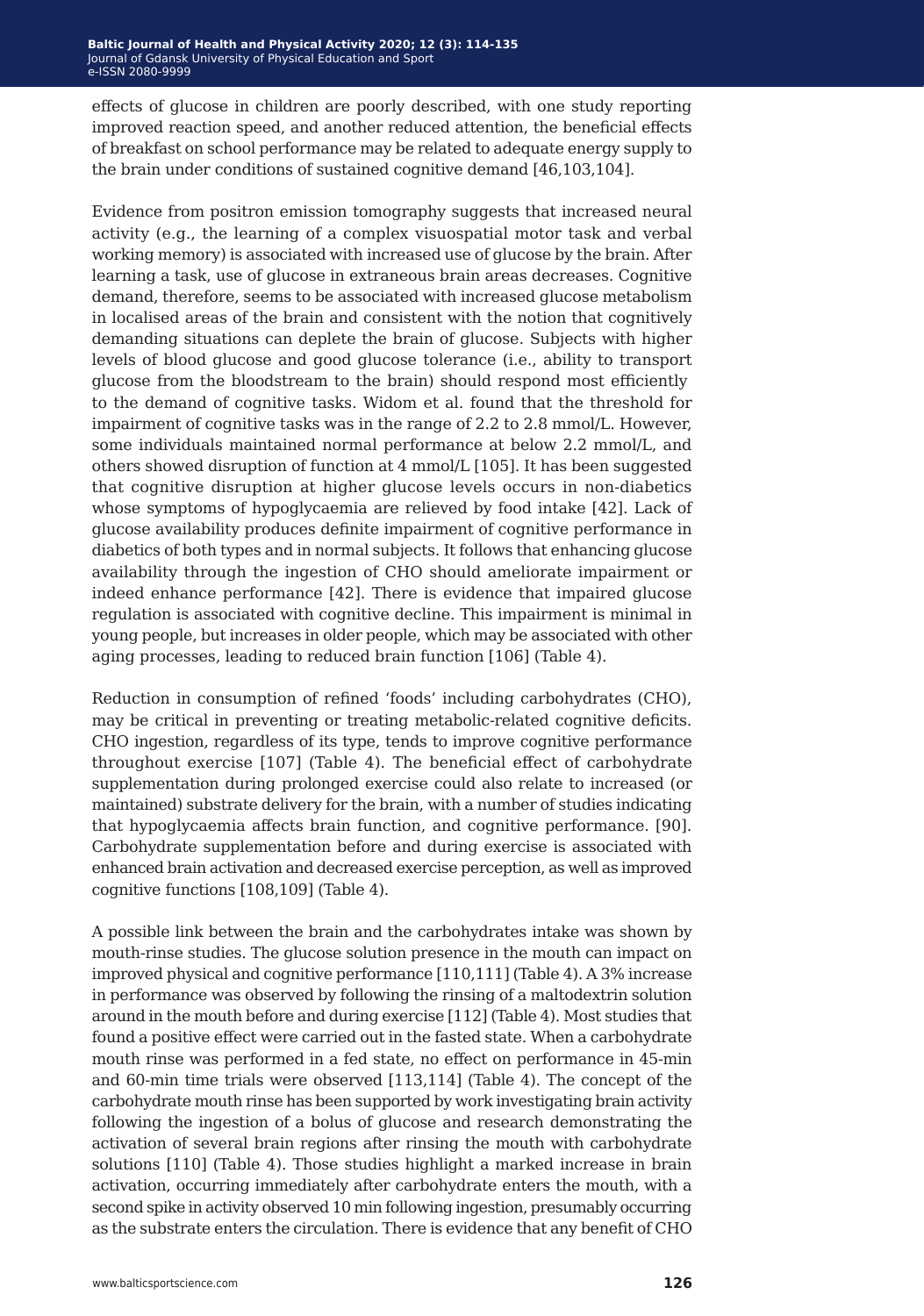mouth rinse is lost when exercise is performed in a warm environment [115,116] (Table 4). As was summarised by Pomportes et al. in their review, rinsing the mouth with a 6–8% CHO solution for 10 seconds improved physical performance in high-intensity prolonged and intermittent exercise shorter or equal to 60–90 min [117] (Table 4). Chandler et al., conducted a double-blind, placebo-controlled trial, within-subjects crossover design with a use of 50 college-aged young adults performing a battery of cognitive tasks both before and after rinsing their mouth for 10 s with 20 mL of either a carbohydrate mouth rinse solution or a sensorymatched placebo control solution. Participants demonstrated longer reaction times in the Flanker task after rinsing their mouths with the carbohydrate mouth rinse, relative to pretest. There were observed no differences in the reaction time for the placebo control condition. Carbohydrate mouth rinses do not appear to alter motor speed, inhibition, or sustained attention as compared to a placebo control in non-physically-fatigued college-aged adults [118] (Table 4). Another concept which can be used for greater cognitive efficiency is nasal spray. Nasal spray was shown to substantially enhance endurance performance, probably due to the activation of the olfactory pathway and/or extra-oral sweet-taste receptors [119] (Table 4).

# **3. hydration**

The hydration level is one of the most important factors when considering how efficiently the brain is working. On a daily basis, the human body requires between one and seven litres of water to function normally. This demand is increased significantly when undertaking exercise, and varies depending upon environmental temperature and humidity [120]. A decrease in body weight through dehydration of only 1% can lead to reduced concentration, a less effective memory, increased tension, feelings of anxiety, and an increased experience of fatigue [121] (Table 5). On the other hand, Szinnai et al. showed that cognitivemotor function is preserved during water deprivation in young humans up to a moderate dehydration level of 2.6% of body weight [122]. Dehydration and hyperthermia cause a temporary unsealing of the blood-brain barrier, which may affect the stability of the brain environment during exercise [123] (Table 5). Dehydrated patients showed higher neuronal activity to achieve the same level of mental performance [124] (Table 5). Wittbrodt et al. conducted the meta-analysis to determine the effect size of dehydration on cognitive performance and influence of experimental design factors. The researchers concluded that dehydration worsens cognitive performance, especially for tasks requiring attention, executive functions and coordination when water deficiencies exceed 2% of body weight [125] (Table 5). The results could be useful particularly in team sports and in those in which accuracy, decision making and coordination are very important.

# **4. other dietary components**

A huge group of micronutrients (iron, iodine, zinc, magnesium) and vitamins (vitamin B12, folate, vitamin E, C and D) play an important role in brain functions, and their deficiencies are linked to different cognitive impairments, as well as to potential long-term behavioural changes [126,127,128,129]. In addition, there is increasing evidence that some specific nutritional supplements can have a positive impact upon cognitive performance, which is caffeine, creatine, curcumin, cocoa flavanols, nitrate (beetroot juice) and resveratrol [1,130]. Some plant products and herbal extracts, such as ginseng, ginkgo biloba, guarana, L-theanine, Rhodiola rosea, mint and sage, are marketed as supplements to enhance performance. In several studies positive effects of these products were shown; however, the literature on their effects on sports performance is scarce [1].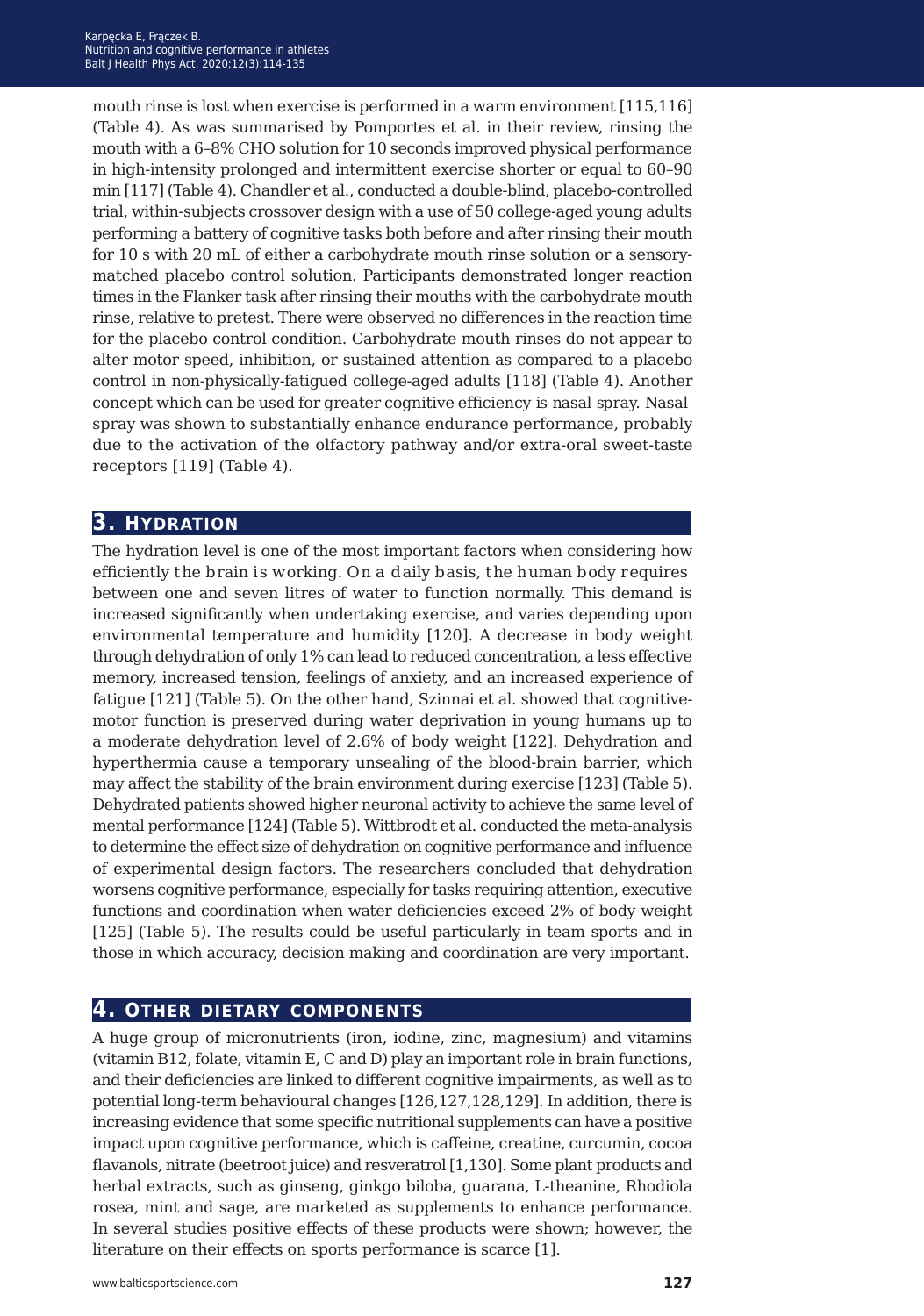#### Table 5. Impact of water and hydration status on the cognitive function

| Subjects and<br>methods                                                                                                     | Results                                                                                                                                                                                                                                                          | Conclusion                                                                                                                                                                                                          | References                |
|-----------------------------------------------------------------------------------------------------------------------------|------------------------------------------------------------------------------------------------------------------------------------------------------------------------------------------------------------------------------------------------------------------|---------------------------------------------------------------------------------------------------------------------------------------------------------------------------------------------------------------------|---------------------------|
| 8 physically active<br>males in a warm<br>environment 35°C                                                                  | Water ingestion can limit exercise-induced<br>increases in serum S100beta, consistent with the<br>preservation of BBB integrity.                                                                                                                                 | Dehydration and hyperthermia<br>cause a temporary unsealing of<br>the blood-brain barrier, which may<br>affect the stability of the brain<br>environment during exercise.                                           | Watson et al<br>2006      |
| 26 men (age $20.0$<br>$(sd 0.3)$ years) in a<br>27.7°C environment                                                          | Dehydration degraded specific aspects of cognitive<br>performance: errors increased on visual vigilance<br>and visual working memory response latency<br>slowed Fatique and tension/anxiety increased due<br>to dehydration at rest and fatique during exercise. | A decrease in body weight through<br>dehydration of only 1% can lead<br>to reduced concentration, a less<br>effective memory, increased<br>tension, feelings of anxiety, and an<br>increased experience of fatique. | Ganio et al.,<br>2011     |
| 10 healthy<br>adolescents (mean<br>$age = 16.8$ , five<br>females)                                                          | Participants exerted a higher level of neuronal<br>activity in order to achieve the same performance<br>level.                                                                                                                                                   | Prolonged states of reduced water<br>intake may adversely impact<br>executive functions, such as planning<br>and visuo-spatial processing                                                                           | Kempton<br>et al., 2011   |
| 33 studies were<br>identified, providing<br>280 ES estimates<br>from 413 subjects<br>with DEH ranging<br>from 1% to 6% BML. | Tasks of executive function, attention and motor<br>coordination were significantly impaired ( $P \le 0.01$ )<br>after DEH, and attention/motor coordination was<br>different ( $P < 0.001$ ) from reaction time specific<br>tasks.                              | Dehydration worsens cognitive<br>performance, especially for tasks<br>involving attention, executive<br>functions and motor coordination<br>when water deficits exceed 2%<br>BML.                                   | Witthrodt et<br>al., 2018 |

### **5. lifestyle**

Mitochondrial energy production, which is significant for maintaining neuronal excitability and synaptic function, can be affected by diet and exercise. The combination of certain diets and exercise can have additive effects on synaptic plasticity and cognitive function. ATP produced by mitochondria might activate brain-derived neurotrophic factor (BDNF) and insulin-like growth factor 1 (IGF1), which support synaptic plasticity and cognitive function. Numerous studies have shown that physical activity enhances learning and memory under a variety of conditions [2,131]. Physical training seems to be one of the best tools in a possible treatment of cognitively impaired elderly people [132].

The quality and duration of an individual's sleep, including the quality of recovery, is an important factor, which has also been identified to influence brain performance [133]. It has been suggested that the restorative nature of good quality sleep is important for effective training and performance [134]. High quality sleep can help athletes deal with, and adjust to, the emotional, immunological, neurological, and physical stressors that they experience [135]. Evidence suggests that one night of sleep deprivation can diminish waking regional brain activity in the areas that are responsible for alertness, attention, and higher-order cognitive processes [136].

Stress can lead to improved performance through increased focus and strength or can have a negative influence on performance through distraction and decreased fine motor control [137]. Stress may grow the effects of food on mental performance by modulating brain serotonin function. Chronic stress may produce increased serotonin activity, leading to a functional shortage of tryptophan and brain serotonin concentrations [42]. The physical activity activates the body's stress response, the hypothalamic-pituitary-adrenal (HPA) axis, giving effects at a physical and psychological level [138]. One of these physiological responses is the cortisol secretion. Bermejo et al. conducted the trial whose aim was to elucidate the effects of a single bout of high intensity exercise on behavioural (i.e., attention and memory) and physiological (i.e., salivary cortisol) responses and to evaluate the effect of the performance of the cognitive tasks on cortisol levels. They concluded that the effects of stress on cognitive performance depend on the main brain areas responsible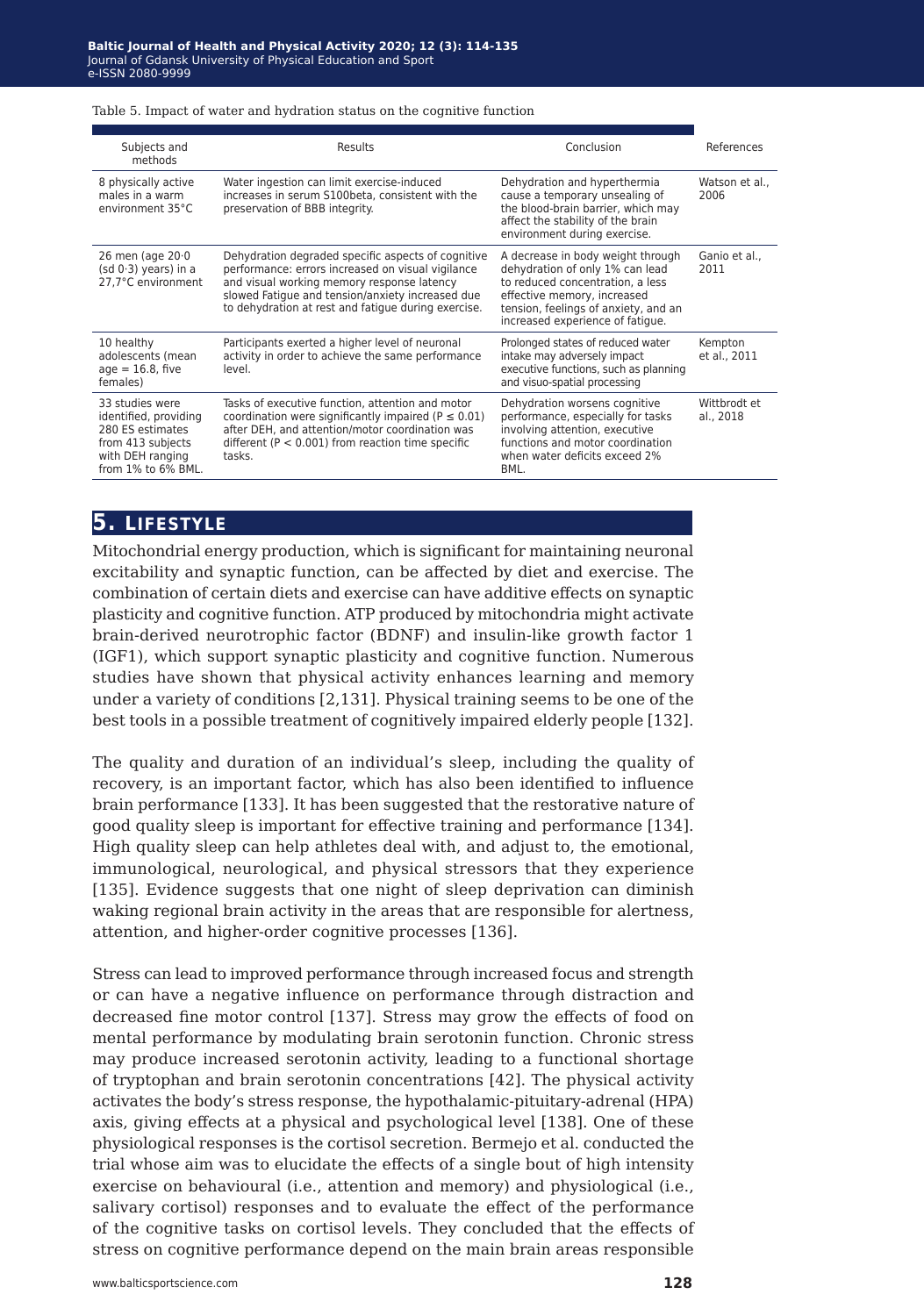of cognitive functions (i.e., prefrontal cortex and hippocampus) and the time elapsed between the cessation of exercise and the evaluation of these [139]..

There is an important connection between probiotics, psychobiotics and cognitive and behavioural processes. They include neurological, hormonal, metabolic and immunological signalling pathways and the changes in these systems may result in alterations in behaviour (mood) and cognition (learning and memory). Psychobiotics have been recognised as key factors in affective disorders and the immune system, in addition to their effect including the regulation of neuroimmune regulation and control axes in diseases of the nervous system [140].

# **conclusions**

It is important to understand the importance of factors influencing brain function and cognitive performance, which can be crucial to athletic performance and well-being of athletes. There have been many studies investigating the effect of dietary components on the brain activity. The importance of this data is particularly significant in team sports and in those where accuracy, decision making and coordination are very important.

Assumptions of the Mediterranean diet correlate with better global cognition, episodic memory, a lower risk of cognitive impairment and neurodegenerative diseases. In turn, high-fat and high-sugar diet shows the opposite effect. Omega-3 fatty acids could be used as a preventive tool for cognitive decline in aged or elder adults or as a therapeutic measure in subjects with cognitive decline but there is still insufficiently evidence if omega-3 fatty acid supplementation would improve cognitive functions. Their use in the treatment after mild traumatic brain injury (mTBI) seems to give high hopes. The proper intake of protein is a significant factor in physical performance and may be important in cognitive functions. Tyrosine seems to be potentially effective in inhibition of fatigue under extreme conditions. The results from studies showing the influence of BCAA on cognitive performance are still unclear and more well-controlled studies in exercise science is needed. An appropriate glucose level and the amount of glycogen, which are the primary fuel source for the brain, are the critical factors for brain functions. Carbohydrate supplementation before and during exercise is associated with enhanced brain activation and decreased exercise perception, as well as improved cognitive functions. The counteraction of hypoglycaemia may favourably affect brain function and cognitive performance. Nasal sprays and mouth rinse have an impact on improved physical and, most likely, cognitive performance. Dehydration exceeding 2% of body weight worsens cognitive performance, especially for tasks requiring attention, executive functions and coordination. Therefore, athletes need to control their hydration level and to replenish the fluids with proper sports drinks.

Finally, it is important to note that much of the cited evidence relates to the general, elderly population or to participants with cognitive disorders; therefore, analogous studies should be carried out among active people. Based on the review of available studies, it should be assumed that proper nutrition is a key factor in physical performance, but it also plays a relevant role in athletes' cognitive performance. In the context of improving or maintaining cognitive functions, it seems advisable to follow the assumptions of the Mediterranean diet, with particular emphasis on the proper supply of vegetables, fruits and vegetable oils, proper hydration with appropriate types of fluids and eating balanced meals, especially breakfast, ensuring the supply of unnecessary macroand micronutrients.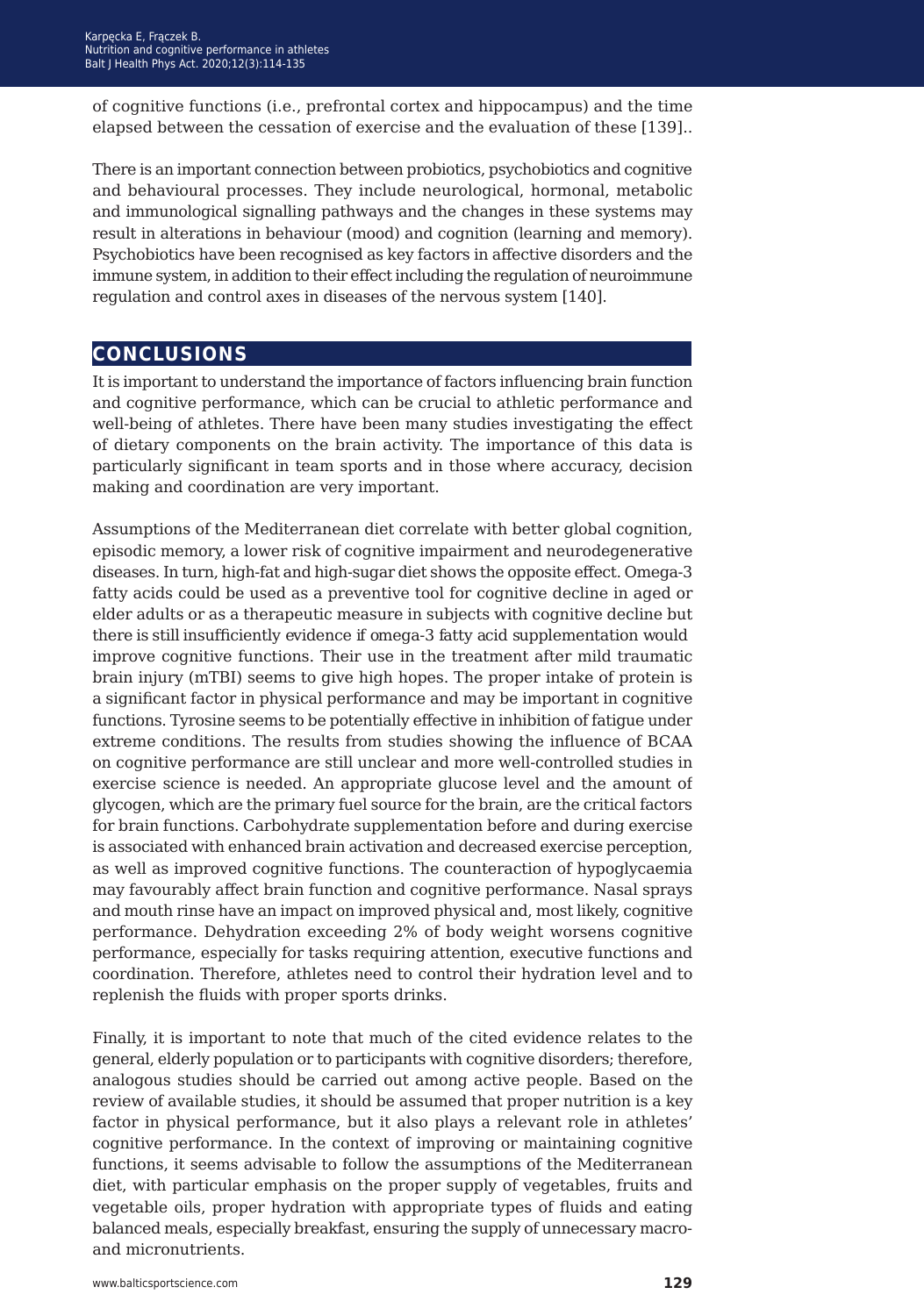### **references**

- [1] Meeusen R, Decroix L. Nutritional Supplements and the Brain. Int J Sport Nutr Exerc Metab. 2018;28(2):200-211. <https://doi.org/10.1123/ijsnem.2017-0314>
- [2] Gómez-Pinilla F. Brain foods: the effects of nutrients on brain function. Nat Rev Neurosci. 2008;9(7):568-578.<https://doi.org/10.1038/nrn2421>
- [3] LeCoutre J, Schmitt JAJ. Food ingredients and cognitive functions. Curr Opin Clin Nutr Metab Care. 2008;11:706–710. <https://doi.org/10.1097/MCO.0b013e32831394a5>
- [4] Schmitt JAJ, LeCoutre J. Nutrition for cognition. Front Neurosci. 2009;3:88–89.
- [5] de Groot RH, Stein AD, Jolles J, et al. Prenatal famine exposure and cognition at age 59 years. Int J Epidemiol. 2011;40(2):327-337. <https://doi.org/10.1093/ije/dyq261>
- [6] Dabelea D, Hanson RL, Lindsay RS, et al. Intrauterine exposure to diabetes conveys risks for type 2 diabetes and obesity: a study of discordant sibships. Diabetes. 2000;49(12):2208-2211. [https://doi.](https://doi.org/10.2337/diabetes.49.12.2208) [org/10.2337/diabetes.49.12.2208](https://doi.org/10.2337/diabetes.49.12.2208)
- [7] Boney CM, Verma A, Tucker R, Vohr BR. Metabolic syndrome in childhood: association with birth weight, maternal obesity, and gestational diabetes mellitus. Pediatrics. 2005;115(3):e290-e296. <https://doi.org/10.1542/peds.2004-1808>
- [8] Ong ZY, Muhlhausler BS. Maternal "junk-food" feeding of rat dams alters food choices and development of the mesolimbic reward pathway in the offspring. FASEB J. 2011;25(7):2167-2179. [https://doi.](https://doi.org/10.1096/fj.10-178392) [org/10.1096/fj.10-178392](https://doi.org/10.1096/fj.10-178392)
- [9] Gugusheff JR, Ong ZY, Muhlhausler BS. A maternal "junk-food" diet reduces sensitivity to the opioid antagonist naloxone in offspring postweaning. FASEB. J. 2013; 27(3):1275–1284. [https://doi.](https://doi.org/10.1096/fj.12-217653) [org/10.1096/fj.12-217653](https://doi.org/10.1096/fj.12-217653)
- [10] Drover J, Hoffman DR, Castañeda YS, Morale SE, Birch EE. Three randomized controlled trials of early long-chain polyunsaturated Fatty Acid supplementation on means-end problem solving in 9-month-olds. Child Dev. 2009;80(5):1376-1384. [https://doi.org/10.1111/j.1467-8624.2009.01339.x](https://doi.org/10.1111/j.1467-8624.2009.01339.xhttps://doi.org/10.1111/j.1467-8624.2009.01339.x )
- [11] Spencer SJ, Korosi A, Layé S, et al. Food for thought: how nutrition impacts cognition and emotion. npj Sci Food. 2017;1(7).<https://doi.org/10.1038/s41538-017-0008-y>
- [12] Wender R, Brown AM, Fern R, Swanson RA, Farrell K, Ransom BR. Astrocytic glycogen influences axon function and survival during glucose deprivation in central white matter. J Neurosci. 2000;20(18):6804- 6810. <https://doi.org/10.1523/JNEUROSCI.20-18-06804.2000>
- [13] Whitmer RA, Gunderson EP, Barrett-Connor E, Quesenberry CP Jr, Yaffe K. Obesity in middle age and future risk of dementia: a 27 year longitudinal population based study. BMJ. 2005;330(7504):1360. <https://doi.org/10.1136/bmj.38446.466238.E0>
- [14] Jurdak N, Kanarek RB. Sucrose-induced obesity impairs novel object recognition learning in young rats. Physiol Behav. 2009;96(1):1-5.<https://doi.org/10.1016/j.physbeh.2008.07.023>
- [15] Tran DM, Westbrook RF. A high-fat high-sugar diet-induced impairment in place-recognition memory is reversible and training-dependent. Appetite. 2017;110:61–71. [https://doi.org/10.1016/j.](https://doi.org/10.1016/j.appet.2016.12.010) [appet.2016.12.010](https://doi.org/10.1016/j.appet.2016.12.010)
- [16] Gainey SJ, Kwakwa KA, Bray JK, et al. Short-term high-fat diet (HFD) induced anxiety-like behaviors and cognitive impairment are improved with treatment by Glyburide. Front Behav Neurosci. 2016;10:156. <https://doi.org/10.3389/fnbeh.2016.00156>
- [17] Pyndt Jørgensen B, Hansen JT, Krych L, et al. A possible link between food and mood: dietary impact on gut microbiota and behaviour in BALB/c mice. PLoS One. 2014;9(8):e103398. [https://doi.](https://doi.org/10.1371/journal.pone.0103398) [org/10.1371/journal.pone.0103398](https://doi.org/10.1371/journal.pone.0103398)
- [18] Jacka FN, Cherbuin N, Anstey KJ, Butterworth P. Dietary patterns and depressive symptoms over time: examining the relationships with socioeconomic position, health behaviours and cardiovascular risk. PLoS One. 2014;9(1):e87657. <https://doi.org/10.1371/journal.pone.0087657>
- [19] Reichelt AC, Maniam J, Westbrook RF, et al. Dietary-induced obesity disrupts trace fear conditioning and decreases hippocampal reelin expression. Brain Behav Immun. 2015;43:68–75. [https://doi.](https://doi.org/10.1016/j.bbi.2014.07.005) [org/10.1016/j.bbi.2014.07.005](https://doi.org/10.1016/j.bbi.2014.07.005)
- [20] Beilharz JE, Maniam J, Morris MJ. Short-term exposure to a diet high in fat and sugar, or liquid sugar, selectively impairs hippocampal-dependent memory, with differential impacts on inflammation. Behav Brain Res. 2016;306:1-7[. https://doi.org/10.1016/j.bbr.2016.03.018]( https://doi.org/10.1016/j.bbr.2016.03.018)
- [21] Beilharz JE, Maniam J, Morris MJ. Short exposure to a diet rich in both fat and sugar or sugar alone impairs place, but not object recognition memory in rats. Brain Behav Immun. 2014;37:134-141. <https://doi.org/10.1016/j.bbi.2013.11.016>
- [22] De Luca, S. N. et al. Early life overfeeding impairs spatial memory performance by reducing microglial sensitivity to learning. J. Neuroinflammation. 2016;13,(112): n.page. [https://doi.org/10.1186/s12974-](https://doi.org/10.1186/s12974-016-0578-7 ) [016-0578-7](https://doi.org/10.1186/s12974-016-0578-7 )
- [23] Almeida-Suhett CP, Graham A, Chen Y, Deuster P. Behavioral changes in male mice fed a high-fat diet are associated with IL-1β expression in specific brain regions. Physiol Behav. 2017;169:130-140. <https://doi.org/10.1016/j.physbeh.2016.11.016>
- [24] Boitard C, Cavaroc A, Sauvant J, et al. Impairment of hippocampal-dependent memory induced by juvenile high-fat diet intake is associated with enhanced hippocampal inflammation in rats. Brain Behav Immun. 2014;40:9-17. <https://doi.org/10.1016/j.bbi.2014.03.005>
- [25] Sobesky JL, D'Angelo HM, Weber MD, et al. Glucocorticoids Mediate short-term high-fat diet induction of neuroinflammatory priming, the NLRP3 inflammasome, and the danger signal HMGB1. eNeuro. 2016;3(4):ENEURO.0113-16.2016.<https://doi.org/10.1523/ENEURO.0113-16.2016>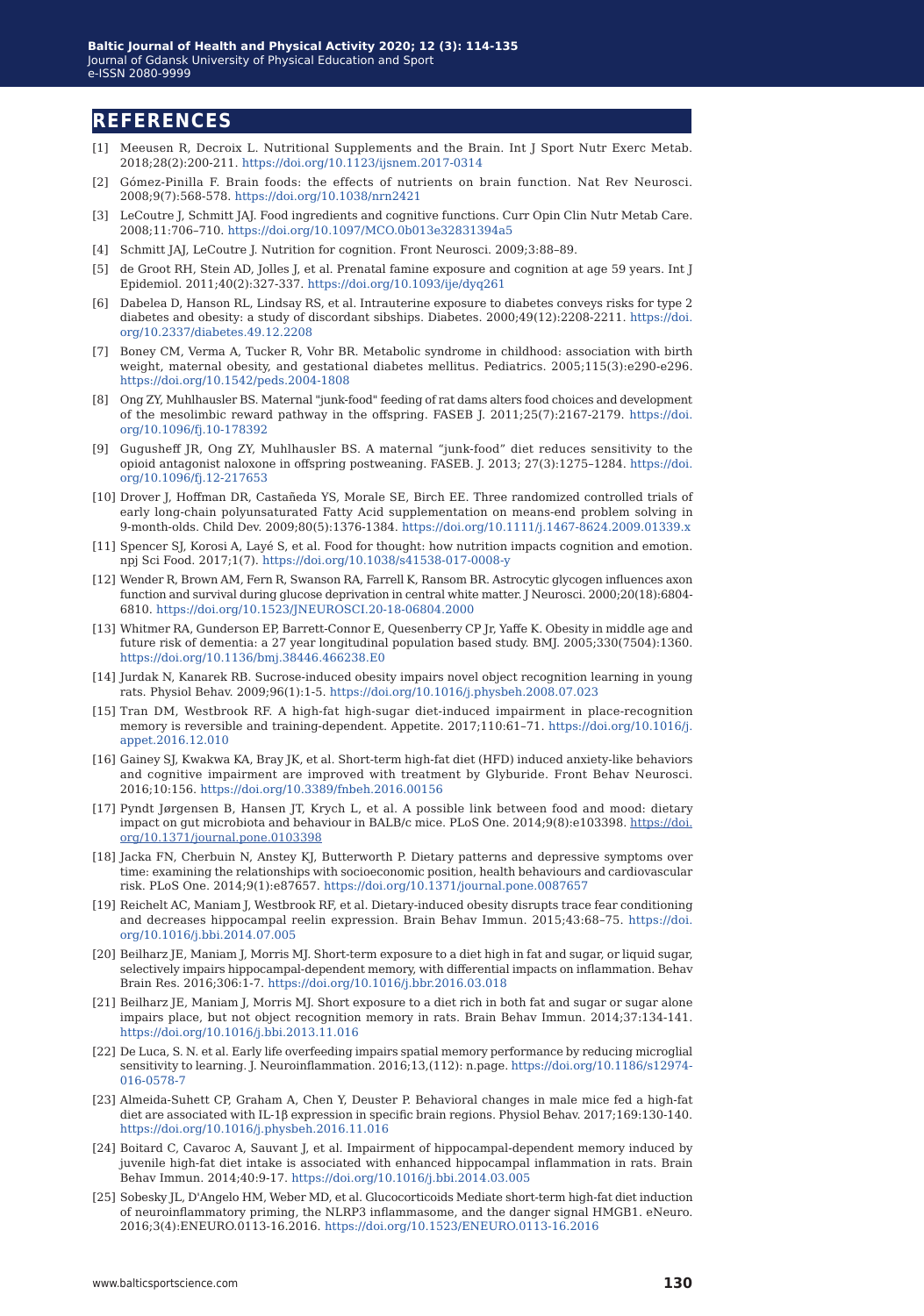- [26] Tantot F, Parkes SL, Marchand AR, et al. The effect of high-fat diet consumption on appetitive instrumental behaviour in rats. Appetite. 2017;108:203–211. [https://doi.org/10.1016/j.](https://doi.org/10.1016/j.appet.2016.10.001) [appet.2016.10.001](https://doi.org/10.1016/j.appet.2016.10.001)
- [27] Sobesky JL, Barrientos RM, De May HS, et al. High-fat diet consumption disrupts memory and primes elevations in hippocampal IL-1β, an effect that can be prevented with dietary reversal or IL-1 receptor antagonism. Brain Behav Immun. 2014;42:22-32. [https://doi.org/10.1016/j.bbi.2014.06.017](https://doi.org/10.1016/j.bbi.2014.06.017 )
- [28] Frank MG, Miguel ZD, Watkins LR, Maier SF. Prior exposure to glucocorticoids sensitizes the neuroinflammatory and peripheral inflammatory responses to E. coli lipopolysaccharide. Brain Behav Immun. 2010;24(1):19-30.<https://doi.org/10.1016/j.bbi.2009.07.008>
- [29] Frank MG, Hershman SA, Weber MD, Watkins LR, Maier SF. Chronic exposure to exogenous glucocorticoids primes microglia to pro-inflammatory stimuli and induces NLRP3 mRNA in the hippocampus. Psychoneuroendocrinology. 2014;40:191-200. [https://doi.org/10.1016/j.](https://doi.org/10.1016/j.psyneuen.2013.11.006) [psyneuen.2013.11.006](https://doi.org/10.1016/j.psyneuen.2013.11.006)
- [30] Barrientos RM, Thompson VM, Kitt MM, et al. Greater glucocorticoid receptor activation in hippocampus of aged rats sensitizes microglia. Neurobiol Aging. 2015;36(3):1483-1495. [https://doi.](https://doi.org/10.1016/j.neurobiolaging.2014.12.003) [org/10.1016/j.neurobiolaging.2014.12.003](https://doi.org/10.1016/j.neurobiolaging.2014.12.003)
- [31] Noble EE, Kanoski SE. Early life exposure to obesogenic diets and learning and memory dysfunction. Curr Opin Behav Sci. 2016;9:7-14.<https://doi.org/10.1016/j.cobeha.2015.11.014>
- [32] Morris MJ, Le V, Maniam J. The impact of poor diet and early life stress on memory status. Current Opinion in Behavioral Sciences 2016; 9:144–151. <https://doi.org/10.1016/j.cobeha.2016.04.002>
- [33] Reichelt AC. Adolescent Maturational transitions in the prefrontal cortex and dopamine signaling as a risk factor for the development of obesity and high fat/high sugar diet induced cognitive deficits. Front Behav Neurosci. 2016;10:189. <https://doi.org/10.3389/fnbeh.2016.00189>
- [34] Reichelt AC, Rank MM. The impact of junk foods on the adolescent brain. Birth defects research. 2017; 109:1649–1658.<https://doi.org/10.1002/bdr2.1173>
- [35] Ding B, Xiao R, Ma W, Zhao L, Bi Y, Zhang Y. The association between macronutrient intake and cognition in individuals aged under 65 in China: a cross-sectional study. BMJ Open. 2018;8(1):e018573. <https://doi.org/10.1136/bmjopen-2017-018573>
- [36] Jakobsen LH, Kondrup J, Zellner M, Tetens I, Roth E. Effect of a high protein meat diet on muscle and cognitive functions: a randomised controlled dietary intervention trial in healthy men. Clin Nutr. 2011;30(3):303-311. <https://doi.org/10.1016/j.clnu.2010.12.010>
- [37] Du K, Markus E, Fecych M, Rhodes JS, Beverly JL. Satiety and memory enhancing effects of a highprotein meal depend on the source of protein. Nutritional Neuroscience. 2017;21(4),257–267. [https://](https://doi.org/10.1080/1028415X.2016.1277055) [doi.org/10.1080/1028415X.2016.1277055](https://doi.org/10.1080/1028415X.2016.1277055)
- [38] Lehert P, Villaseca P, Hogervorst E, Maki PM, Henderson VW. Individually modifiable risk factors to ameliorate cognitive aging: a systematic review and meta-analysis. Climacteric. 2015;18(5):678-689. <https://doi.org/10.3109/13697137.2015.1078106>
- [39] Singh B, Parsaik AK, Mielke MM, et al. Association of mediterranean diet with mild cognitive impairment and Alzheimer's disease: a systematic review and meta-analysis. J Alzheimers Dis. 2014;39(2):271-282. <https://doi.org/10.3233/JAD-130830>
- [40] van den Brink AC, Brouwer-Brolsma EM, Berendsen AAM, van de Rest O. The Mediterranean, dietary approaches to stop hypertension (DASH), and Mediterranean-DASH intervention for neurodegenerative delay (MIND) diets are associated with less cognitive decline and a lower risk of Alzheimer's Disease - A review. Adv Nutr. 2019;10(6):1040-1065. [https://doi.org/10.1093/advances/](https://doi.org/10.1093/advances/nmz054) [nmz054](https://doi.org/10.1093/advances/nmz054)
- [41] Ríos-Hernández A, Alda JA, Farran-Codina A, Ferreira-García E, Izquierdo-Pulido M. The Mediterranean diet and ADHD in children and adolescents. Pediatrics. 2017;139(2):e20162027. <https://doi.org/10.1542/peds.2016-2027>
- [42] Dye L, Lluch A, Blundell JE. Macronutrients and mental performance. Nutrition. 2000;16(10):1021- 1034. [https://doi.org/10.1016/S0899-9007\(00\)00450-0](https://doi.org/10.1016/S0899-9007(00)00450-0)
- [43] Smith A, Kendrick A, Maben A, Salmon J. Effects of fat content, weight, and acceptability of the meal on postlunch changes in mood, performance, and cardiovascular function. Physiol Behav. 1994;55(3):417-422. [https://doi.org/10.1016/0031-9384\(94\)90094-9](https://doi.org/10.1016/0031-9384(94)90094-9)
- [44] Kaplan RJ, Greenwood CE, Winocur G, Wolever TM. Dietary protein, carbohydrate, and fat enhance memory performance in the healthy elderly. Am J Clin Nutr. 2001;74(5):687-693. [https://doi.](https://doi.org/10.1093/ajcn/74.5.687) [org/10.1093/ajcn/74.5.687](https://doi.org/10.1093/ajcn/74.5.687)
- [45] Cooper SB, Bandelow S, Nevill ME. Breakfast consumption and cognitive function in adolescent schoolchildren. Physiol Behav. 2011;103(5):431-439. [https://doi.org/10.1016/j.physbeh.2011.03.018](https://doi.org/10.1016/j.physbeh.2011.03.018 )
- [46] Benton D, Parker PY. Breakfast, blood glucose, and cognition. Am J Clin Nutr. 1998;67(4):772S-778S. <https://doi.org/10.1093/ajcn/67.4.772S>
- [47] Hoyland A, Dye L, Lawton CL. A systematic review of the effect of breakfast on the cognitive performance of children and adolescents. Nutr Res Rev. 2009;22(2):220-243. [https://doi.org/10.1017/](https://doi.org/10.1017/S0954422409990175 ) [S0954422409990175](https://doi.org/10.1017/S0954422409990175 )
- [48] Cooper SB, Bandelow S, Nute ML, Morris JG, Nevill ME. Breakfast glycaemic index and cognitive function in adolescent school children. Br J Nutr. 2012;107(12):1823-1832. [https://doi.org/10.1017/](https://doi.org/10.1017/S0007114511005022) [S0007114511005022](https://doi.org/10.1017/S0007114511005022)
- [49] Cooper SB, Bandelow S, Nute ML, Morris JG, Nevill ME. Breakfast glycaemic index and exercise: Combined effects on adolescents' cognition. Physiol Behav. 2015;139:104-111. [https://doi.](https://doi.org/10.1016/j.physbeh.2014.11.024) [org/10.1016/j.physbeh.2014.11.024](https://doi.org/10.1016/j.physbeh.2014.11.024)
- [50] Philippou E, Constantinou M. The influence of glycemic index on cognitive functioning: A systematic review of the evidence. Adv Nutr. 2014;5(2):119-130.<https://doi.org/10.3945/an.113.004960>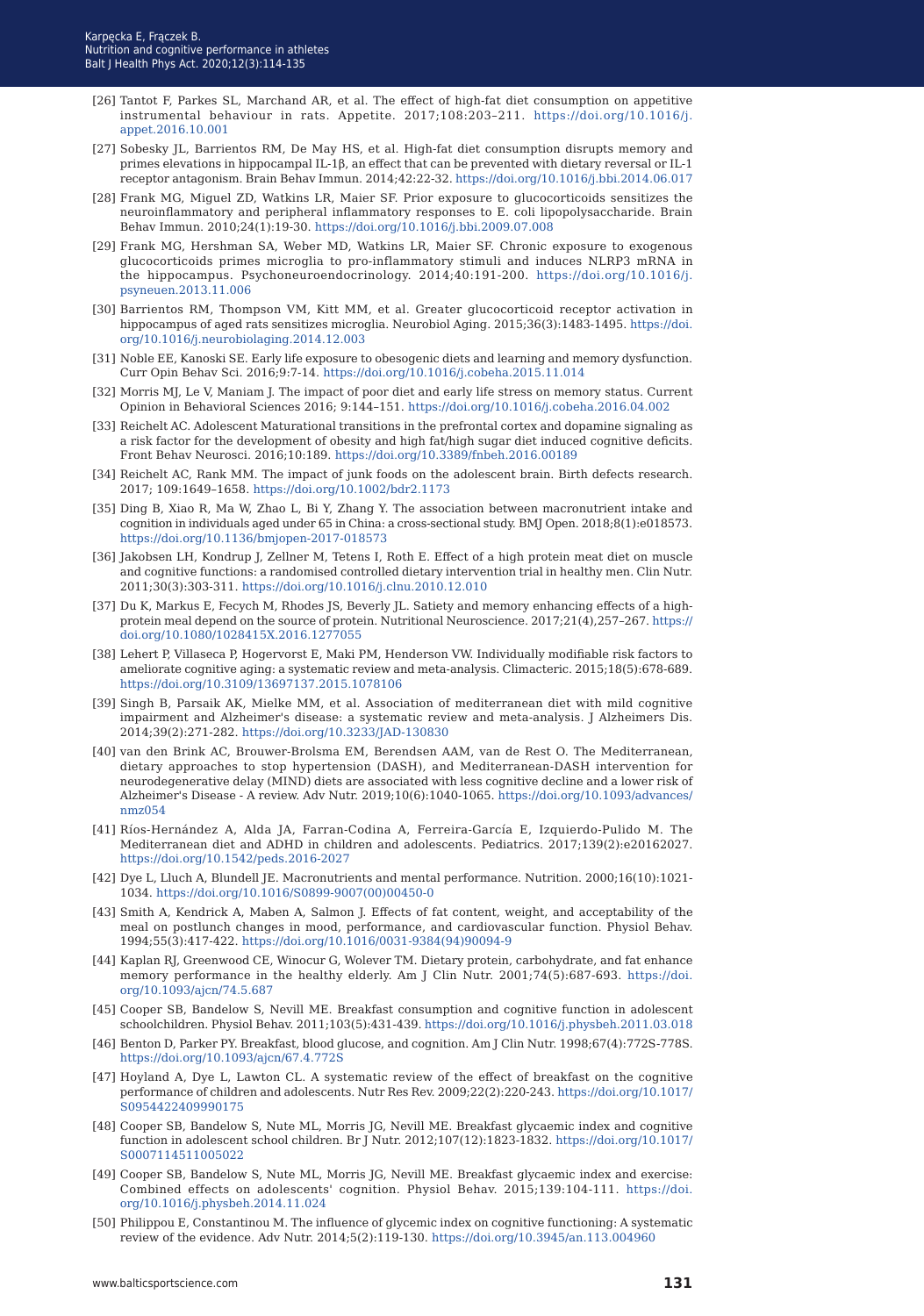- [51] Murphy JM, Pagano ME, Nachmani J, Sperling P, Kane S, Kleinman RE. The relationship of school breakfast to psychosocial and academic functioning: cross-sectional and longitudinal observations in an inner-city school sample. Arch Pediatr Adolesc Med. 1998;152(9):899-907. [https://doi.org/10.1001/](https://doi.org/10.1001/archpedi.152.9.899) [archpedi.152.9.899](https://doi.org/10.1001/archpedi.152.9.899)
- [52] Nilsson A, Radeborg K, Björck I. Effects of differences in postprandial glycaemia on cognitive functions in healthy middle-aged subjects. Eur J Clin Nutr. 2009;63(1):113-120. [https://doi.org/10.1038/](https://doi.org/10.1038/sj.ejcn.1602900) [sj.ejcn.1602900](https://doi.org/10.1038/sj.ejcn.1602900)
- [53] Komiyama T, Sudo M, Okuda N, et al. Cognitive function at rest and during exercise following breakfast omission. Physiol Behav. 2016;157:178-184.<https://doi.org/10.1016/j.physbeh.2016.02.013>
- [54] Bin Naharudin MN, Yusof A, Shaw H, Stockton M, Clayton DJ, James LJ. Breakfast Omission reduces subsequent resistance exercise performance. J Strength Cond Res. 2019;33(7):1766-1772. [https://](https://doi.org/10.1519/JSC.0000000000003054) [doi.org/10.1519/JSC.0000000000003054](https://doi.org/10.1519/JSC.0000000000003054)
- [55] Svennerholm L. Distribution and fatty acid composition of phosphoglycerides in normal human brain. J Lipid Res. 1968;9(5):570-579
- [56] Cetin I, Koletzko B. Long-chain omega-3 fatty acid supply in pregnancy and lactation. Curr Opin Clin Nutr Metab Care. 2008;11(3):297-302.<https://doi.org/10.1097/MCO.0b013e3282f795e6>
- [57] Koletzko B, Lien E, Agostoni C, et al. The roles of long-chain polyunsaturated fatty acids in pregnancy, lactation and infancy: review of current knowledge and consensus recommendations. J Perinat Med. 2008;36(1):5-14.<https://doi.org/10.1515/JPM.2008.001>
- [58] Simmer K, Patole SK, Rao SC. Long-chain polyunsaturated fatty acid supplementation in infants born at term. Cochrane Database Syst Rev. 2008;(1):CD000376. [https://doi.org/10.1002/14651858.](https://doi.org/10.1002/14651858.CD000376.pub2) [CD000376.pub2](https://doi.org/10.1002/14651858.CD000376.pub2)
- [59] Eilander A, Hundscheid DC, Osendarp SJ, Transler C, Zock PL. Effects of n-3 long chain polyunsaturated fatty acid supplementation on visual and cognitive development throughout childhood: a review of human studies. Prostaglandins Leukot Essent Fatty Acids. 2007;76(4):189-203. [https://doi.](https://doi.org/10.1016/j.plefa.2007.01.003) [org/10.1016/j.plefa.2007.01.003](https://doi.org/10.1016/j.plefa.2007.01.003)
- [60] Issa AM, Mojica WA, Morton SC, et al. The efficacy of omega-3 fatty acids on cognitive function in aging and dementia: a systematic review. Dement Geriatr Cogn Disord 2006; 21:88–96. [https://doi.](https://doi.org/10.1159/000090224) [org/10.1159/000090224](https://doi.org/10.1159/000090224)
- [61] Richardson AJ. Omega-3 fatty acids in ADHD and related neurodevelopmental disorders. Int Rev Psychiatry. 2006;18(2):155-172.<https://doi.org/10.1080/09540260600583031>
- [62] Lin PY, Su KP. A meta-analytic review of double-blind, placebo-controlled trials of antidepressant efficacy of omega-3 fatty acids. J Clin Psychiatry. 2007;68(7):1056-1061. [https://doi.org/10.4088/](https://doi.org/10.4088/JCP.v68n0712 ) [JCP.v68n0712](https://doi.org/10.4088/JCP.v68n0712 )
- [63] Montgomery P, Richardson AJ. Omega-3 fatty acids for bipolar disorder. Cochrane Database Syst Rev. 2008;(2):CD005169.<https://doi.org/10.1002/14651858.CD005169.pub2>
- [64] Joy CB, Mumby-Croft R, Joy LA. Polyunsaturated fatty acid supplementation for schizophrenia. Cochrane Database Syst Rev. 2006;2006(3):CD001257. [https://doi.org/10.1002/14651858.CD001257.](https://doi.org/10.1002/14651858.CD001257.pub2) [pub2](https://doi.org/10.1002/14651858.CD001257.pub2)
- [65] Bazinet RP, Layé S. Polyunsaturated fatty acids and their metabolites in brain function and disease. Nat Rev Neurosci. 2014;15(12):771-785. <https://doi.org/10.1038/nrn3820>
- [66] Joffre C, Nadjar A, Lebbadi M, Calon F, Laye S. n-3 LCPUFA improves cognition: the young, the old and the sick. Prostaglandins Leukot Essent Fatty Acids. 2014;91(1-2):1-20. [https://doi.org/10.1016/j.](https://doi.org/10.1016/j.plefa.2014.05.001) [plefa.2014.05.001](https://doi.org/10.1016/j.plefa.2014.05.001)
- [67] Joffre C, Grégoire S, De Smedt V, et al. Modulation of brain PUFA content in different experimental models of mice. Prostaglandins Leukot Essent Fatty Acids. 2016;114:1-10. [https://doi.org/10.1016/j.](https://doi.org/10.1016/j.plefa.2016.09.003) [plefa.2016.09.003](https://doi.org/10.1016/j.plefa.2016.09.003)
- [68] Martí Del Moral A, Fortique F. Omega-3 fatty acids and cognitive decline: A systematic review. Omega-3 y deterioro cognitivo: una revisión sistemática. Nutr Hosp. 2019;36(4):939-949. [https://](https://doi.org/10.20960/nh.02496) [doi.org/10.20960/nh.02496](https://doi.org/10.20960/nh.02496)
- [69] Freeman MP, Hibbeln JR, Wisner KL, et al. Omega-3 fatty acids: evidence basis for treatment and future research in psychiatry [published correction appears in J Clin Psychiatry. 2007 Feb;68(2):338]. J Clin Psychiatry. 2006;67(12):1954-1967.<https://doi.org/10.4088/JCP.v67n1217>
- [70] Saunders EF, Ramsden CE, Sherazy MS, Gelenberg AJ, Davis JM, Rapoport SI. Omega-3 and Omega-6 Polyunsaturated fatty acids in bipolar disorder: A review of biomarker and treatment studies. J Clin Psychiatry. 2016;77(10):e1301-e1308. <https://doi.org/10.4088/JCP.15r09925>
- [71] Bozzatello P, Brignolo E, De Grandi E, Bellino S. Supplementation with Omega-3 fatty acids in psychiatric disorders: A review of literature data. J Clin Med. 2016;5(8):67. <https://doi.org/10.3390/jcm5080067>
- [72] Rapaport MH, Nierenberg AA, Schettler PJ, et al. Inflammation as a predictive biomarker for response to Omega-3 fatty acids in major depressive disorder: A proof-of-concept study. Mol Psychiatry. 2016;21(1):71-79. <https://doi.org/10.1038/mp.2015.22>
- [73] Barrett EC, McBurney MI, Ciappio ED. ω-3 fatty acid supplementation as a potential therapeutic aid for the recovery from mild traumatic brain injury/concussion. Adv Nutr. 2014;5(3):268-277. [https://](https://doi.org/10.3945/an.113.005280 ) [doi.org/10.3945/an.113.005280](https://doi.org/10.3945/an.113.005280 )
- [74] Tipton KD. Nutritional support for exercise-induced injuries. Sports Med. 2015;45 Suppl 1:S93-S104. <https://doi.org/10.1007/s40279-015-0398-4>
- [75] Oliver JM, Anzalone AJ, Turner SM. Protection before impact: The potential neuroprotective role of nutritional supplementation in sports-related head trauma. Sports Med. 2018;48(Suppl 1):39-52. <https://doi.org/10.1007/s40279-017-0847-3>
- [76] Oliver JM, Jones MT, Kirk KM, et al. Effect of docosahexaenoic acid on a biomarker of head trauma in American football. Med Sci Sport Exerc. 2016;48(6):974–982. [https://doi.org/10.1007/s40279-017-0847-3](https://doi.org/10.1007/s40279-017-0847-3 )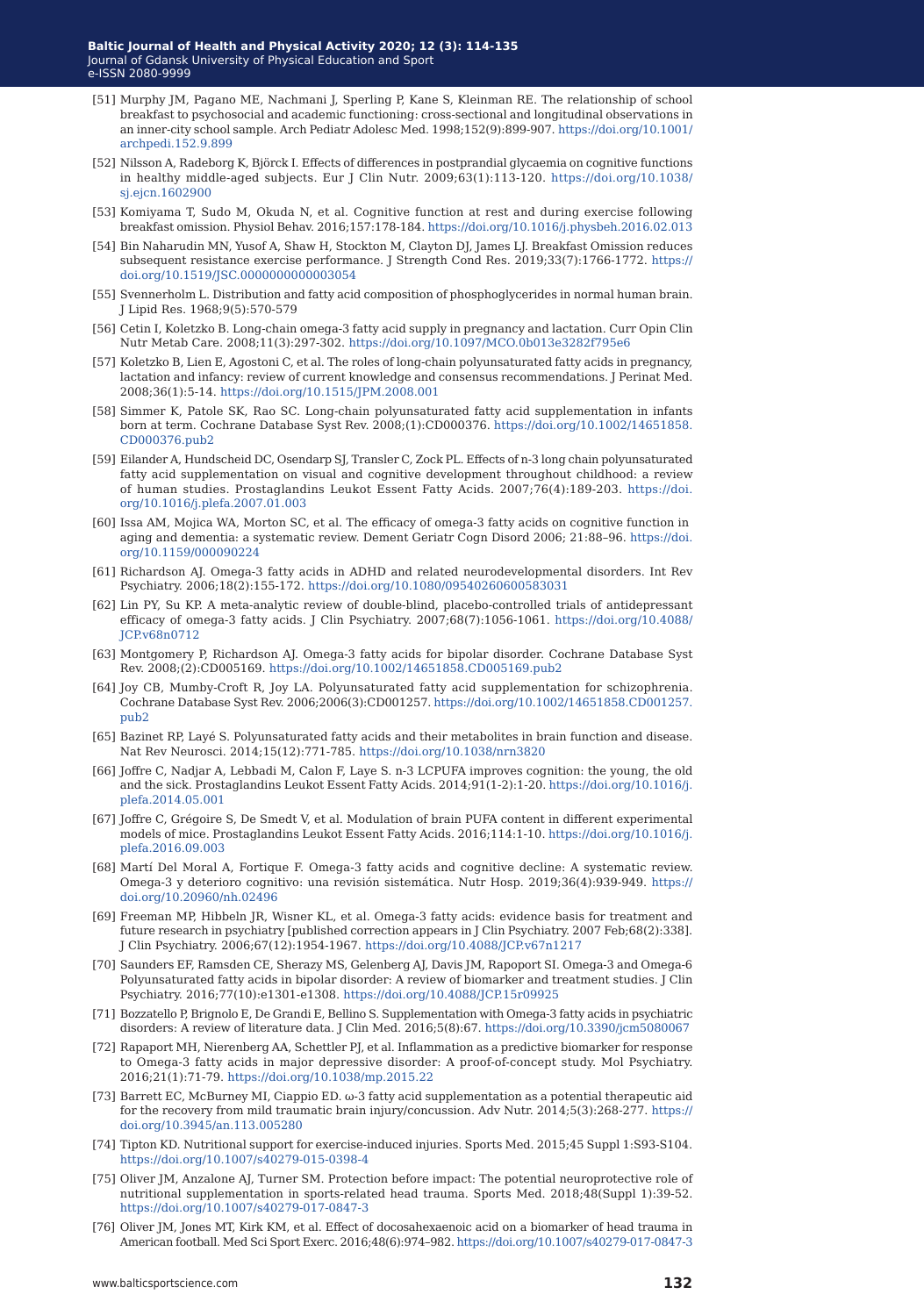- [77] Young SN. Behavioral effects of dietary neurotransmitter precursors: basic and clinical aspects. Neurosci Biobehav Rev. 1996;20(2):313-323. [https://doi.org/10.1016/0149-7634\(95\)00022-4](https://doi.org/10.1016/0149-7634(95)00022-4)
- [78] Wahl D, Cogger VC, Solon-Biet SM, et al. Nutritional strategies to optimise cognitive function in the aging brain. Ageing Res Rev. 2016;31:80-92.<https://doi.org/10.1016/j.arr.2016.06.006>
- [79] Schmitt JA, Wingen M, Ramaekers JG, Evers EA, Riedel WJ. Serotonin and human cognitive performance. Curr Pharm Des. 2006;12(20):2473-2486. [https://doi.org/10.2174/138161206777698909](https://doi.org/10.2174/138161206777698909 )
- [80] Mohajeri MH, Wittwer J, Vargas K, et al. Chronic treatment with a tryptophan-rich protein hydrolysate improves emotional processing, mental energy levels and reaction time in middleaged women. Br J Nutr. 2015;113(2):350-365. <https://doi.org/10.1017/S0007114514003754>
- [81] Melancon MO, Lorrain D, Dionne IJ. Exercise and sleep in aging: emphasis on serotonin. Pathol Biol (Paris). 2014;62(5):276-283.<https://doi.org/10.1016/j.patbio.2014.07.004>
- [82] Shabbir F, Patel A, Mattison C, et al. Effect of diet on serotonergic neurotransmission in depression. Neurochem Int. 2013;62(3):324-329. <https://doi.org/10.1016/j.neuint.2012.12.014>
- [83] Gundersen V, Storm-Mathisen J, Bergersen LH. Neuroglial transmission. Physiol Rev. 2015;95(3):695- 726. <https://doi.org/10.1152/physrev.00024.2014>
- [84] van de Rest O, Bloemendaal M, de Heus R, Aarts E. Dose-dependent effects of oral tyrosine administration on plasma tyrosine levels and cognition in aging. Nutrients. 2017;9(12):1279. Published 2017 Nov 23. <https://doi.org/10.3390/nu9121279>
- [85] Meeusen R, Roelands B. Fatigue: Is it all neurochemistry?. Eur J Sport Sci. 2018;18(1):37-46. <https://doi.org/10.1080/17461391.2017.1296890>
- [86] Tumilty L, Davison G, Beckmann M, Thatcher R. Oral tyrosine supplementation improves exercise capacity in the heat. Eur J Appl Physiol. 2011;111(12):2941-2950. [https://doi.org/10.1007/s00421-](https://doi.org/10.1007/s00421-011-1921-4) [011-1921-4](https://doi.org/10.1007/s00421-011-1921-4)
- [87] Coull NA, Watkins SL, Aldous JW, et al. Effect of tyrosine ingestion on cognitive and physical performance utilising an intermittent soccer performance test (iSPT) in a warm environment. Eur J Appl Physiol. 2015;115(2):373-386.<https://doi.org/10.1007/s00421-014-3022-7>
- [88] Coull N, Chrismas B, Watson P, Horsfall R, Taylor L. Tyrosine Ingestion and its effects on cognitive and physical performance in the heat. Med Sci Sports Exerc. 2016;48(2):277-286. [https://doi.](https://doi.org/10.1249/MSS.0000000000000757) [org/10.1249/MSS.0000000000000757](https://doi.org/10.1249/MSS.0000000000000757)
- [89] Zaragoza J, Tinsley G, Urbina S, et al. Effects of acute caffeine, theanine and tyrosine supplementation on mental and physical performance in athletes. J Int Soc Sports Nutr. 2019;16(56): n. pag. <doi:10.1186/s12970-019-0326-3>
- [90] Meeusen R. Exercise, nutrition and the brain. Sports Med. 2014;44 Suppl 1(Suppl 1):S47-S56. <https://doi.org/10.1007/s40279-014-0150-5>
- [91] Mittleman KD, Ricci MR, Bailey SP. Branched-chain amino acids prolong exercise during heat stress in men and women. Med Sci Sports Exerc. 1998;30(1):83-91. [https://doi.org/10.1097/00005768-](https://doi.org/10.1097/00005768-199801000-00012) [199801000-00012](https://doi.org/10.1097/00005768-199801000-00012)
- [92] Watson P, Shirreffs SM, Maughan RJ. The effect of acute branched-chain amino acid supplementation on prolonged exercise capacity in a warm environment. Eur J Appl Physiol. 2004;93(3):306-314. <https://doi.org/10.1007/s00421-004-1206-2>
- [93] Meeusen R, Watson P. Amino acids and the brain: Do they play a role in "central fatigue"? Int J Sport Nutr Exerc Metab. 2007;17:S37–S46.<https://doi.org/10.1123/ijsnem.17.s1.s37>
- [94] Hormoznejad R, Javid, AZ, Mansoori A. Effect of BCAA supplementation on central fatigue, energy metabolism substrate and muscle damage to the exercise: a systematic review with meta-analysis. Sport Sci Health. 2019;15, 265–279.<DOI:10.1007/s11332-019-00542-4>
- [95] Gervasi M, Sisti D, Amatori S, et al. Effects of a commercially available branched-chain amino acidalanine-carbohydrate-based sports supplement on perceived exertion and performance in high intensity endurance cycling tests. J Int Soc Sport Nutr. 2020 Jan;17(1):6. [https://doi.org/10.1186/](https://doi.org/10.1186/s12970-020-0337-0) [s12970-020-0337-0](https://doi.org/10.1186/s12970-020-0337-0)
- [96] Amiel SA, Archibald HR, Chusney G, Williams AJ, Gale EA. Ketone infusion lowers hormonal responses to hypoglycaemia: evidence for acute cerebral utilization of a non-glucose fuel. Clin Sci (Lond). 1991;81(2):189-194.<https://doi.org/10.1042/cs0810189>
- [97] Korol DL, Gold PE. Glucose, memory, and aging. Am J Clin Nutr. 1998;67(4):764S-771S. [https://](https://doi.org/10.1093/ajcn/67.4.764S) [doi.org/10.1093/ajcn/67.4.764S](https://doi.org/10.1093/ajcn/67.4.764S)
- [98] Reinmuth OM, Kogure K, Scheinberg P, Shimojyo S. Total cerebral blood flow and metabolism in human brain stem disease. Neurology. 1968;18(3):280-281
- [99] Brown AM, Ransom BR. Astrocyte glycogen and brain energy metabolism. Glia. 2007;55(12):1263- 1271. <https://doi.org/10.1002/glia.20557>
- [100] Matsui T, Soya S, Okamoto M, Ichitani Y, Kawanaka K, Soya H. Brain glycogen decreases during prolonged exercise [published correction appears in J Physiol. 2011 Aug 15;589(Pt 16):4079]. J Physiol. 2011;589(Pt 13):3383-3393.<https://doi.org/10.1113/jphysiol.2010.203570>
- [101] Dienel GA. Brain lactate metabolism: the discoveries and the controversies. J Cereb Blood Flow Metab. 2012;32(7):1107-1138. <https://doi.org/10.1038/jcbfm.2011.175>
- [102] Riby LM, Meikle A, Glover C. The effects of age, glucose ingestion and gluco-regulatory control on episodic memory. Age Ageing. 2004;33(5):483-487. <https://doi.org/10.1093/ageing/afh173>
- [103] Wesnes KA, Pincock C, Richardson D, et al. Breakfast reduces declines in attention and memory over the morning in schoolchildren. Appetite. 2003;41(3):329–331.<https://doi.org/10.1016/j.appet.2003.08.009>
- [104] Rampersaud GC, Pereira MA, Girard BL, Adams J, Metzl JD. Breakfast habits, nutritional status, body weight, and academic performance in children and adolescents. J Am Diet Assoc. 2005;105(5):743- 762. <https://doi.org/10.1016/j.jada.2005.02.007>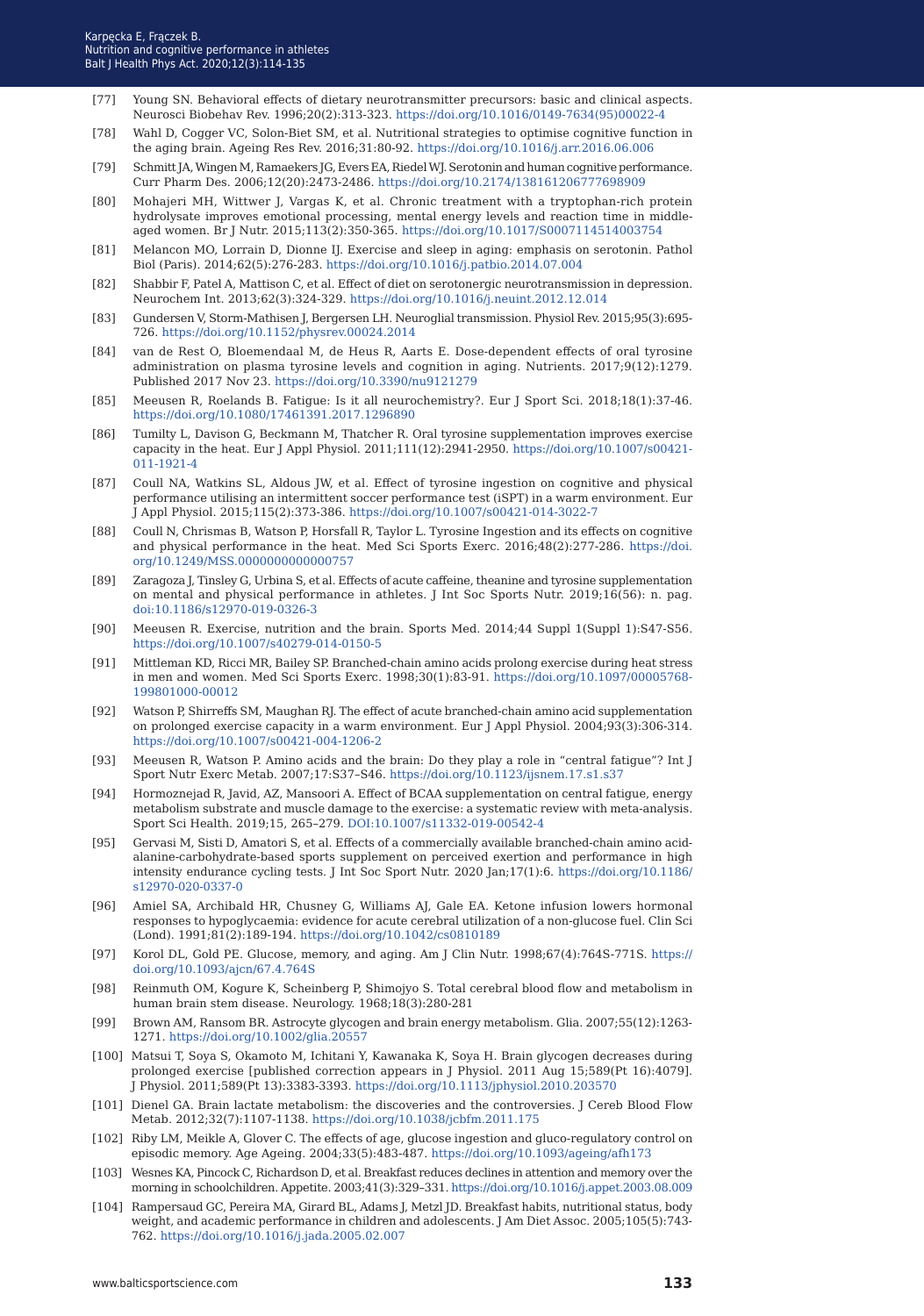- [105] Widom B, Simonson DC. Glycemic control and neurophysiologic function during hypoglycemia in patients with insulin dependent diabetes mellitus. Annu Rev 1990;112:904. [https://doi.](https://doi.org/10.7326/0003-4819-112-12-904 ) [org/10.7326/0003-4819-112-12-904](https://doi.org/10.7326/0003-4819-112-12-904 )
- [106] Messier C. Glucose improvement of memory: A review. Eur J Pharmacol. 2004;490(1-3):33-57. <https://doi.org/10.1016/j.ejphar.2004.02.043>
- [107] Hawkins AW, Keirns NG, Helms Z. Carbohydrates and cognitive function. Current Opinion in Clinical Nutrition and Metabolic Care. 2018;21(4):302-307. [https://doi.org/10.1097/MCO.0000000000000471](https://doi.org/10.1097/MCO.0000000000000471 )
- [108] Williams C, Rollo I. Carbohydrate nutrition and team sport performance. Sports Med. 2015;45 Suppl 1(Suppl 1):S13-S22. <https://doi.org/10.1007/s40279-015-0399-3>
- [109] Dupuy O, Tremblay J. Impact of carbohydrate ingestion on cognitive flexibility and cerebral oxygenation during high-intensity intermittent exercise: A comparison between maple products and usual carbohydrate solutions. Nutrients. 2019;11(9):2019. [https://doi.org/10.3390/nu11092019](https://doi.org/10.3390/nu11092019 )
- [110] Chambers ES, Bridge MW, Jones DA. Carbohydrate sensing in the human mouth: Effects on exercise performance and brain activity. J Physiol. 2009;587(Pt 8):1779-1794. [https://doi.org/10.1113/](https://doi.org/10.1113/jphysiol.2008.164285) [jphysiol.2008.164285](https://doi.org/10.1113/jphysiol.2008.164285)
- [111] Sanders MA, Shirk SD, Burgin CJ, Martin LL. The gargle effect: rinsing the mouth with glucose enhances self-control. Psychol Sci. 2012;23(12):1470-1472. <https://doi.org/10.1177/0956797612450034>
- [112] Carter JM, Jeukendrup AE, Jones DA. The effect of carbohydrate mouth rinse on 1-h cycle time trial performance. Med Sci Sports Exerc. 2004;36(12):2107-2111. [https://doi.org/10.1249/01.](https://doi.org/10.1249/01.MSS.0000147585.65709.6F) [MSS.0000147585.65709.6F](https://doi.org/10.1249/01.MSS.0000147585.65709.6F)
- [113] Whitham M, McKinney J. Effect of a carbohydrate mouthwash on running time-trial performance. J Sports Sci. 2007;25(12):1385-1392. <doi:10.1080/02640410601113676>
- [114] Beelen M, Berghuis J, Bonaparte B, Ballak SB, Jeukendrup AE, van Loon LJ. Carbohydrate mouth rinsing in the fed state: Lack of enhancement of time-trial performance. Int J Sport Nutr Exerc Metab. 2009;19(4):400-409. <https://doi.org/10.1123/ijsnem.19.4.400>
- [115] Cramer MN, Thompson MW, Périard JD. Thermal and cardiovascular strain mitigate the potential benefit of carbohydrate mouth rinse during self-paced exercise in the heat. Front Physiol. 2015;6:354.<https://doi.org/10.3389/fphys.2015.00354>
- [116] Watson P, Nichols D, Cordery P. Mouth rinsing with a carbohydrate solution does not influence cycle time trial performance in the heat. Appl Physiol Nutr Metab. 2014;39(9):1064-1069. [https://](https://doi.org/10.1139/apnm-2013-0413) [doi.org/10.1139/apnm-2013-0413](https://doi.org/10.1139/apnm-2013-0413)
- [117] Pomportes L, Brisswalter J. Carbohydrate mouth rinse effects on physical and cognitive performance: Benefits and limitations in sports. SciSport. 2020 Sept.;35(4):200-206. [https://doi.org/10.1139/](https://doi.org/10.1139/apnm-2013-0413 ) [apnm-2013-0413](https://doi.org/10.1139/apnm-2013-0413 )
- [118] Chandler MC, McGowan AL, Ferguson DP, Pontifex MB. Carbohydrate mouth rinse has no effects on behavioral or neuroelectric indices of cognition. Int J Psychophysiol. 2020 May;151:49-58. [https://](https://doi.org/10.1016/j.ijpsycho.2020.02.012 ) [doi.org/10.1016/j.ijpsycho.2020.02.012](https://doi.org/10.1016/j.ijpsycho.2020.02.012 )
- [119] De Pauw K, Roelands B, Van Cutsem J, et al. Do glucose and caffeine nasal sprays influence exercise or cognitive performance? Int J Sports Physiol Perform. 2017;12(9):1186-1191. [https://](https://doi.org/10.1123/ijspp.2016-0598 ) [doi.org/10.1123/ijspp.2016-0598](https://doi.org/10.1123/ijspp.2016-0598 )
- [120] Thomas DR, Cote TR, Lawhorne L, et al. Understanding clinical dehydration and its treatment. J Am Med Dir Assoc. 2008;9(5):292-301.<https://doi.org/10.1016/j.jamda.2008.03.006>
- [121] Ganio MS, Armstrong LE, Casa DJ, et al. Mild dehydration impairs cognitive performance and mood of men. Br J Nutr. 2011;106(10):1535-1543. [https://doi.org/10.1017/S0007114511002005](https://doi.org/10.1017/S0007114511002005 )
- [122] Szinnai G, Schachinger H, Arnaud MJ, Linder L, Keller U. Effect of water deprivation on cognitivemotor performance in healthy men and women. Am J Physiol Regul Integr Comp Physiol. 2005;289(1):R275-R280. <https://doi.org/10.1152/ajpregu.00501.2004>
- [123] Watson P, Black KE, Clark SC, Maughan RJ. Exercise in the heat: effect of fluid ingestion on blood-brain barrier permeability. Med Sci Sports Exerc. 2006;38(12):2118-2124. [https://doi.](https://doi.org/10.1249/01.mss.0000235356.31932.0a ) [org/10.1249/01.mss.0000235356.31932.0a](https://doi.org/10.1249/01.mss.0000235356.31932.0a )
- [124] Kempton MJ, Ettinger U, Foster R, et al. Dehydration affects brain structure and function in healthy adolescents. Hum Brain Mapp. 2011;32(1):71-79. <https://doi.org/10.1002/hbm.20999>
- [125] Wittbrodt MT, Millard-Stafford M. Dehydration Impairs Cognitive Performance: A Meta-analysis. Med Sci Sports Exerc. 2018;50(11):2360-2368. [https://doi.org/10.1249/MSS.0000000000001682](https://doi.org/10.1249/MSS.0000000000001682 )
- [126] Black MM. Micronutrient deficiencies and cognitive functioning. J Nutr. 2003;133(11 Suppl 2):3927S-3931S. <https://doi.org/10.1093/jn/133.11.3927S>
- [127] Lachance L, Ramsey D. Food, mood, and brain health: implications for the modern clinician. Mo Med. 2015;112(2):111-115
- [128] Perkins AJ, Hendrie HC, Callahan CM, et al. Association of antioxidants with memory in a multiethnic elderly sample using the Third National Health and Nutrition Examination Survey. Am J Epidemiol. 1999;150(1):37-44.<https://doi.org/10.1093/oxfordjournals.aje.a009915>
- [129] Maddock J, Zhou A, Cavadino A, et al. Vitamin D and cognitive function: A Mendelian randomisation study. Sci Rep. 2017;7(1):13230. <https://doi.org/10.1038/s41598-017-13189-3>
- [130] Avgerinos KI, Spyrou N, Bougioukas KI, Kapogiannis D. Effects of creatine supplementation on cognitive function of healthy individuals: A systematic review of randomized controlled trials. Exp Gerontol. 2018;108:166-173. <https://doi.org/10.1016/j.exger.2018.04.013>
- [131] Hillman CH, Erickson KI, Kramer AF. Be smart, exercise your heart: exercise effects on brain and cognition. Nat Rev Neurosci. 2008;9(1):58-65.<https://doi.org/10.1038/nrn2298>
- [132] Kujawski S, Kujawska A. How cognitive science can contribute to sport? How sport can contribute to neuroscience? Balt J Health Phys Act 2016;8(1):58-65. [https://doi.org/10.29359/BJHPA.08.1.07](https://doi.org/10.29359/BJHPA.08.1.07 )